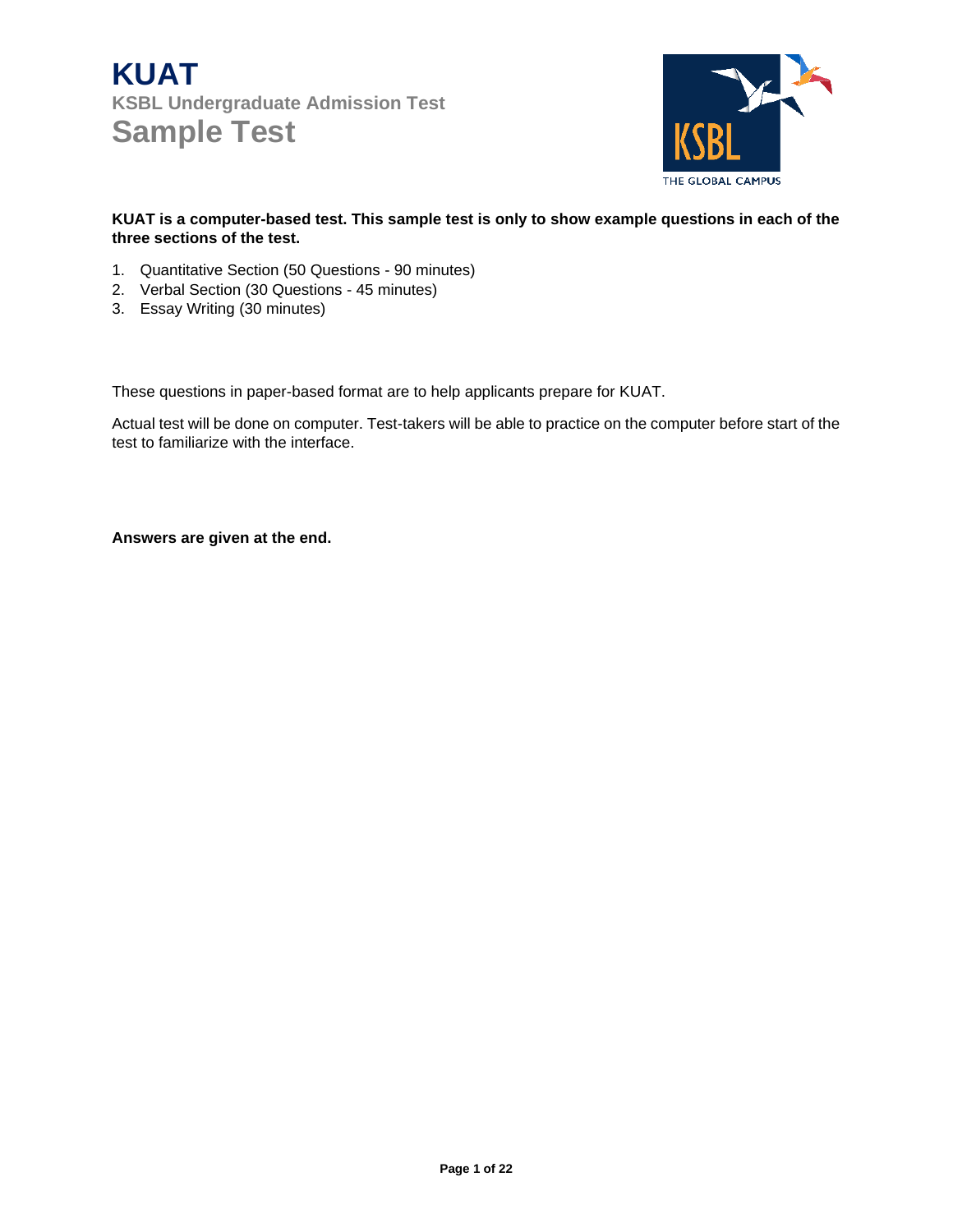

#### Instructions:

Solve the problem and indicate the best of the answer choices given.

1.  $2x - y = 8$  $x + 2y = 4$ 

For the system of equations above, what is the value of  $x + y$ ?

- $(A) 1$
- (B) 4
- (C) 5
- $(D)20$
- 2. Which of the following statements is true about the graph of the equation  $2y - 3x =$ −4 in the xy-plane?
	- (A) It has a negative slope and a positive y-intercept.
	- (B) It has a negative slope and a negative y-intercept.
	- (C) It has a positive slope and a positive y-intercept.
	- (D) It has a positive slope and a negative y-intercept.
- 3. If r&s are integers and  $8^r = 1024^s$ , what is the value of s/r?
	- $(A) \frac{1}{3}$
	- (B) 0.3333
	- (C) 3/10
	- (D)10/3



- 4. Which of the following is an equation of line  $e$  in the xy-plane above?
	- $(A) x = 1$ (B)  $y = 1$  $(C)$   $y = x$
	- (D)  $y = x + 1$
- 5. Kate ordered beef burgers. The price of each burger was Rs. 175. Sales Tax of 20% is applied to each burger. Rs. 5 per burger were delivery charges. Which of the following equations represent Kate's total charge, in Rs, for ordering n burgers?
	- (A) 210n
	- $(B)$  210n + 5
	- (C)  $215^n$
	- (D) None of the given options.
- 6. If  $f(x)$  has 3 real roots. Two of the factors of  $f(x)$  are  $x - 1$  and  $x + 3$ . One root of the equation  $f(x)$  is 5. Find  $f(x)$ ?
	- $(A) f(x) = x^3 4x^2 13x 15$ (B)  $f(x) = x^2 - 6x + 7$  $(C) f(x) = x^4 - 3x^3 + 5x^2 + 7x - 9$  $(D) f(x) = x^3 - 3x^2 - 13x + 15$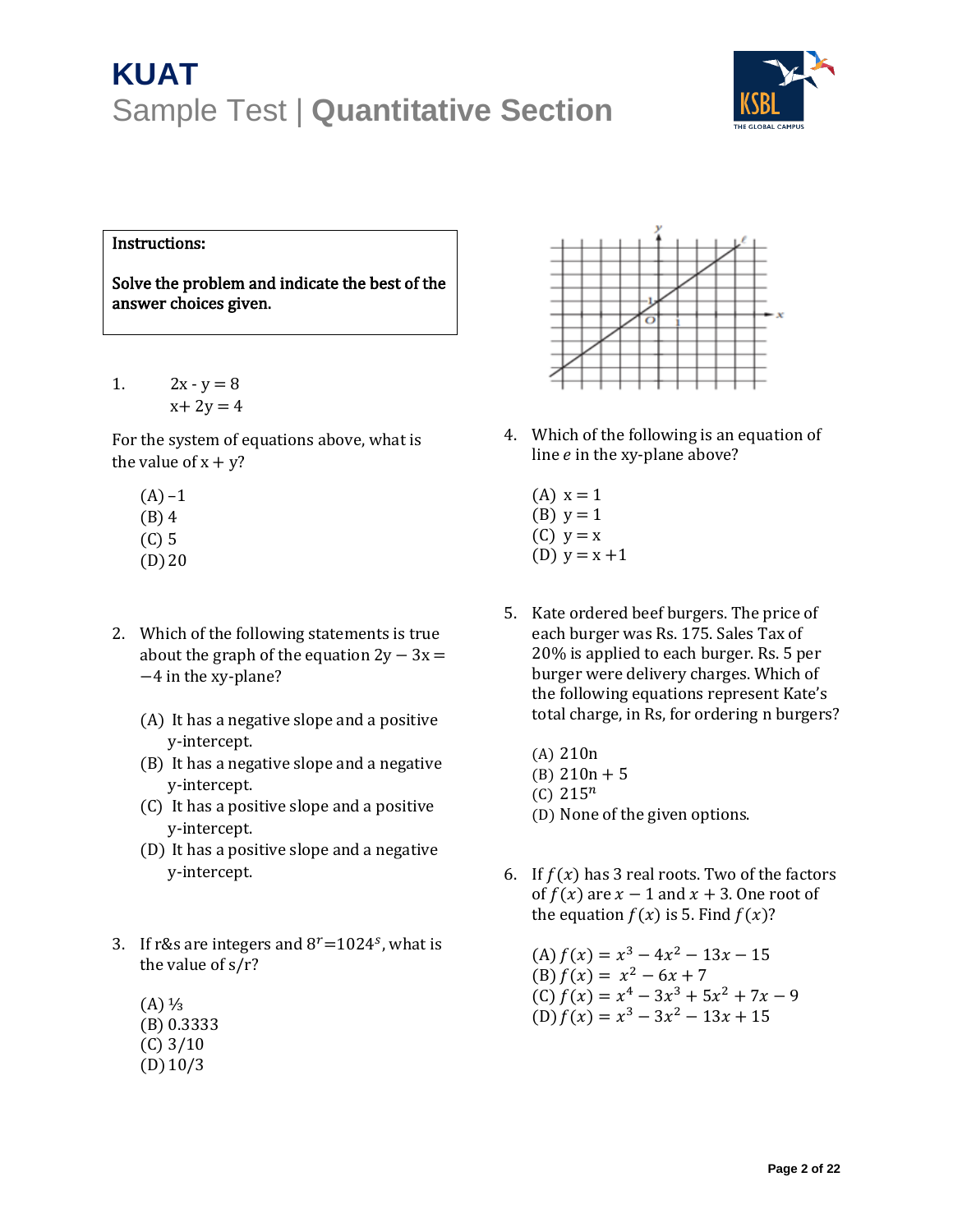



- 7. The circle above with center O has a circumference of 36. What is the length of minor arc  $pAC$ ?
	- (A) 9
	- (B) 12
	- (C) 18
	- (D) 36

8.  $C = 75h + 125$ 

The equation above gives the amount C, in Rupees, an electrician charges for a job that takes h hours. Ms. Sara and Mr. Ross each hired this electrician. The electrician worked 2 hours longer on Ms. Sara's job than on Mr. Ross' job. How much more did the electrician charge Ms. Sara than Mr. Ross?

- (A) Rs.75
- (B) Rs.125
- (C) Rs.150
- (D) Rs.275
- 9. Harry drove 100 miles to visit a friend. If he had driven 8 miles per hour faster than he did, he would have arrived in 5/6 of the time he actually took. How many minutes did the trip take?

| $(A)$ 100 |  |
|-----------|--|
|-----------|--|

- (B) 120
- (C) 125
- (D)150
- 10. In air, the speed of sound S, in meters per second, is a linear function of the air temperature T, in degrees Celsius, and is given by  $S(T) = 0.6T + 331.4$ . Which of the following statements is the best interpretation of the number 331.4 in this context?
	- (A) The speed of sound, in meters per second, at 0°C
	- (B) The speed of sound, in meters per second, at 0.6°C
	- (C) The increase in the speed of sound, in meters per second, that corresponds to an increase of 1°C
	- (D)The increase in the speed of sound, in meters per second, that corresponds to an increase of 0.6°C



- 11. A system of three equations is graphed in the xy- plane above. How many solutions does the system have?
	- (A) None
	- (B) One
	- (C) Two
	- (D) Three
- 12. The hypotenuse of a right triangle is 16 and one of the angles is 45 degrees. What's the length of the side opposite to the angle?
	- $(A)$   $8\sqrt{2}$
	- (B)  $16\sqrt{2}$
	- $(C)$  32 $\sqrt{2}$
	- (D) None of the given option.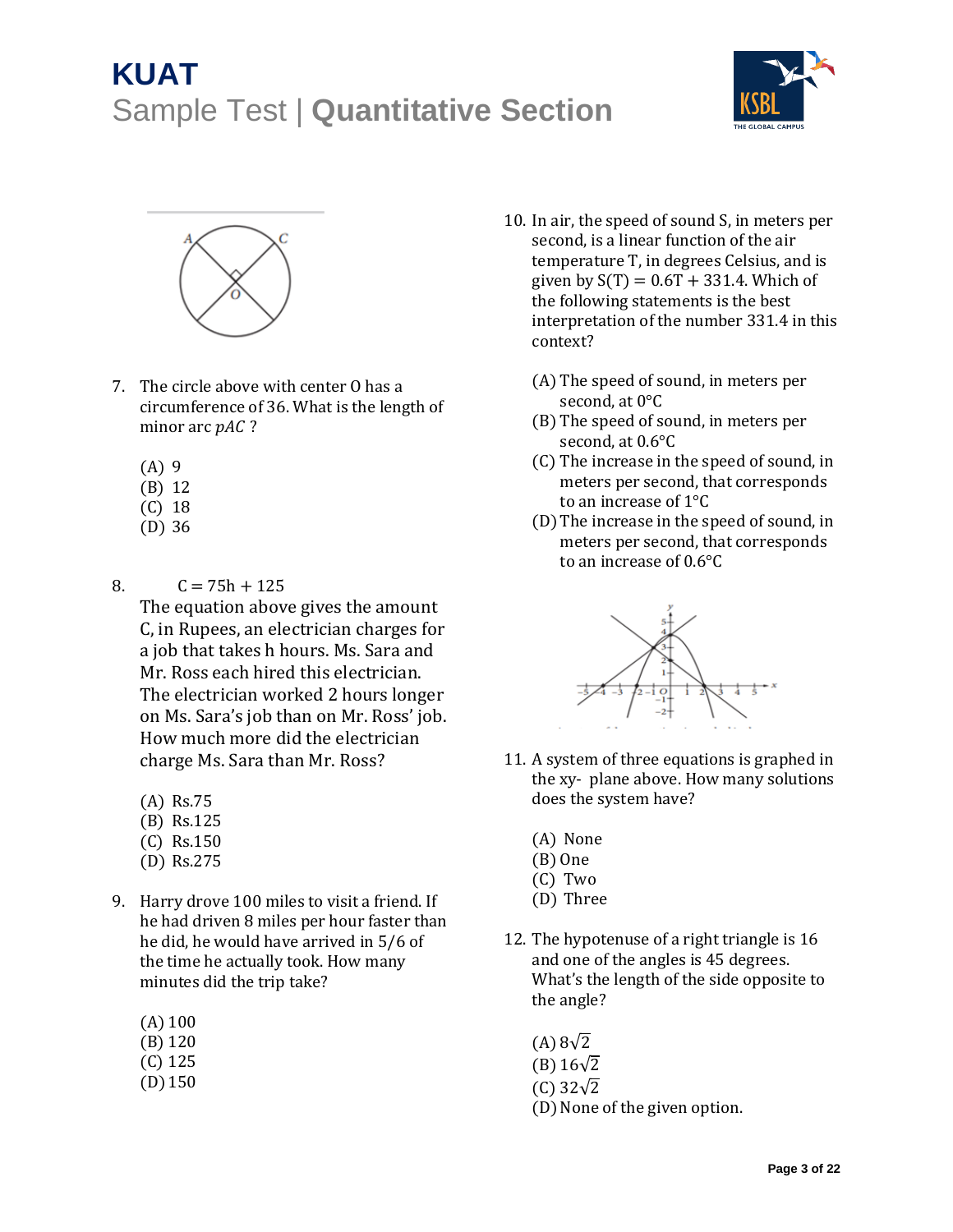

- 13. If two fair dice are thrown, what is the probability that at least one of them shows a number greater than 3?
	- (A) 0.2
	- (B) 0.4
	- (C) 0.6
	- $(D) 0.75$
- 14. Two spheres, one with radius 10 and one with radius 20, are tangent to each other. If B is any point on one sphere and C is any point on the other sphere what is the maximum possible length of BC?
	- (A) 10
	- (B) 20
	- (C) 30
	- $(D)60$
- 15. Half the people on a bus get off at each stop after the first, and no one gets on after the first stop. If four people get off at stop number five, how many people got on the first stop?
	- (A) 128
	- (B) 64
	- (C) 32
	- (D)16
- 16. What is 500% of 45% of 22% of n?
	- (A) 0.0495n
	- (B) 0.099n
	- (C) 0.495n
	- $(D) 0.99n$

17. If A is the area and C the circumference of a circle, which of the following is an expression for A in terms of C?

(A) 
$$
\frac{C^2}{4\pi}
$$
  
\n(B) 
$$
\frac{C^2}{4\pi^2}
$$
  
\n(C) 
$$
2c\sqrt{x}
$$
  
\n(D) 
$$
2c^2\sqrt{x}
$$

- 18. Five different bands have been selected' to March in a parade. One band has been chosen to lead the parade. In how many different orders can the remaining four bands be placed in the parade?
	- (A) 4 (B) 8
	- (C) 16 (D)24
- 19. What are the solutions of the quadratic equation $4x^2 - 8x - 12 = 0$ ?
	- (A)  $x = -1$  and  $x = -3$
	- (B)  $x = -1$  and  $x = 3$
	- (C)  $x = 1$  and  $x = -3$ (D)  $x = 1$  and  $x = 3$
- 20. If  $|x-5| > 11$ , which of the following could be the value of x?
	- I. 16
	- II. 17
	- III. -5
	- (A) I only
	- (B) II only
	- (C) III only
	- (D) II and III only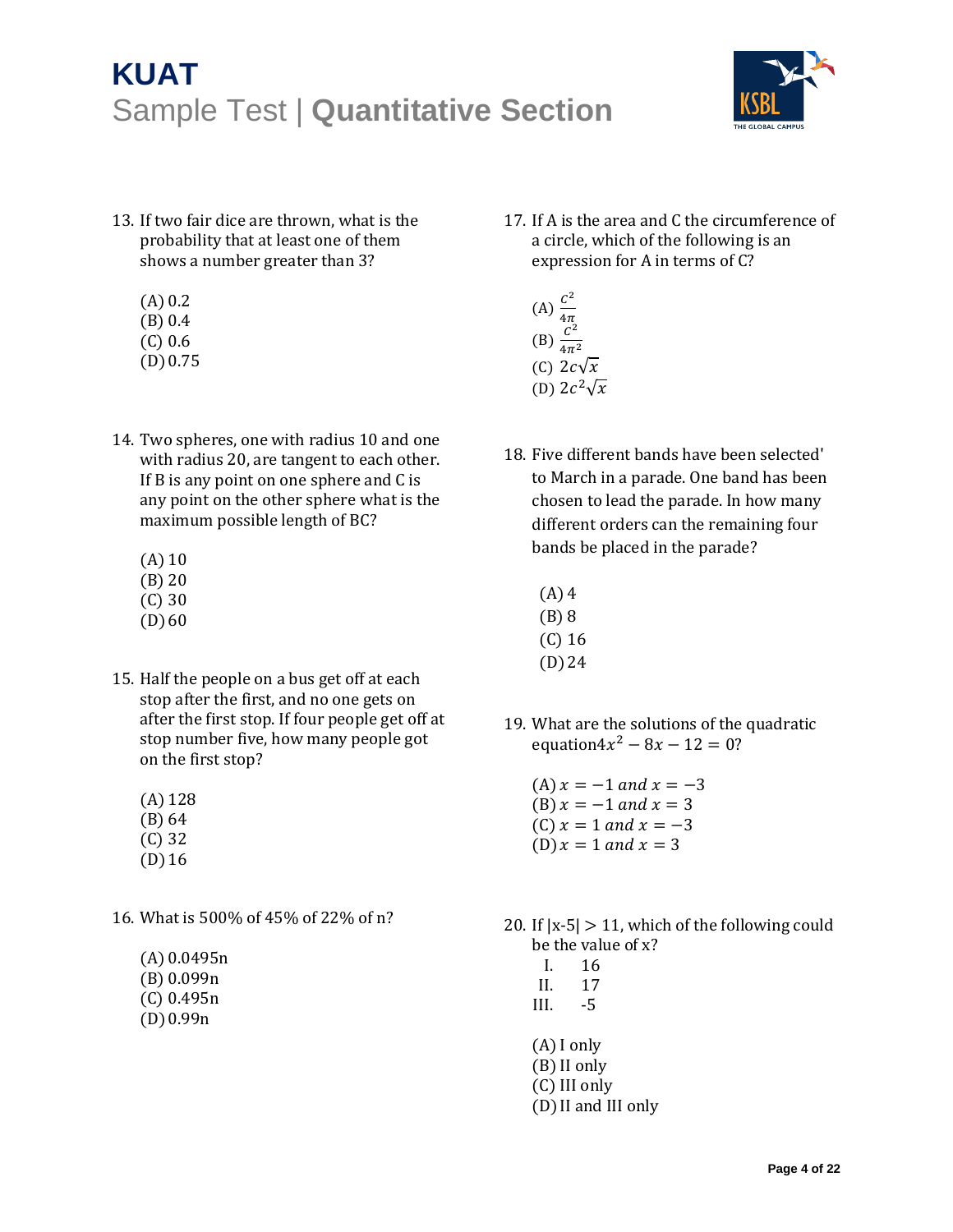

21. If 
$$
x = \frac{a}{a-1}
$$
 and  $y = \frac{1}{a-1}$ , then:

(A) x is equal to  $y$ (B) x is equal to y only if  $a < 1$  $(C)$  x is greater than y (D) x is greater than y only if  $a < 1$ 

- 22. At the Modern furniture market, Bob bought 3 chairs for Rs. 3999 each and a dining table for Rs. 5100. He paid ⅓ of the total cost at the time of purchase and the balance in 8 equal monthly installments. What was the total amount of each month's payment?
	- (A) Rs. 1500.00
	- (B) Rs. 1424.75
	- (C) Rs. 1200.25
	- (D) None of the given options
- 23. Which of the following is an example of a function whose graph in the xy-plane has no x-intercepts?
	- (A) A linear function whose rate of change is not zero
	- (B) A quadratic function with real zeros
	- (C) A quadratic function with no real zeros
	- (D)A cubic polynomial with at least one real zero
- 24. The volume of right circular cylinder B is 22 cubic centimeters. What is the volume, in cubic centimeters, of a right circular cylinder with twice the radius and half the height of cylinder B?
	- (A) 11
	- (B) 22
	- (C) 44
	- (D) 66

25. Ali drives an average of 100 miles each week. His car can travel an average of 25 miles per gallon of gasoline. Ali would like to reduce his weekly expenditure on gasoline by Rs.5. Assuming gasoline costs Rs.4 per gallon, which equation can Ali use to determine how many fewer average miles, m, he should drive each week?

(A) 
$$
\frac{25}{4}
$$
 m = 95  
\n(B)  $\frac{25}{4}$  m = 5  
\n(C)  $\frac{4}{25}$  m = 95  
\n(D)  $\frac{4}{25}$  m = 5



26. The graph of the function  $f$  in the xyplane above is a parabola. Which of the following defines  $f$  ?

(A) 
$$
f(x) = 4(x - 3)^2 + 1
$$
  
\n(B)  $f(x) = 4(x + 3)^2 + 1$   
\n(C)  $f(x) = (x - 3)^2 + 1$   
\n(D)  $f(x) = 3(x + 3)^2 + 1$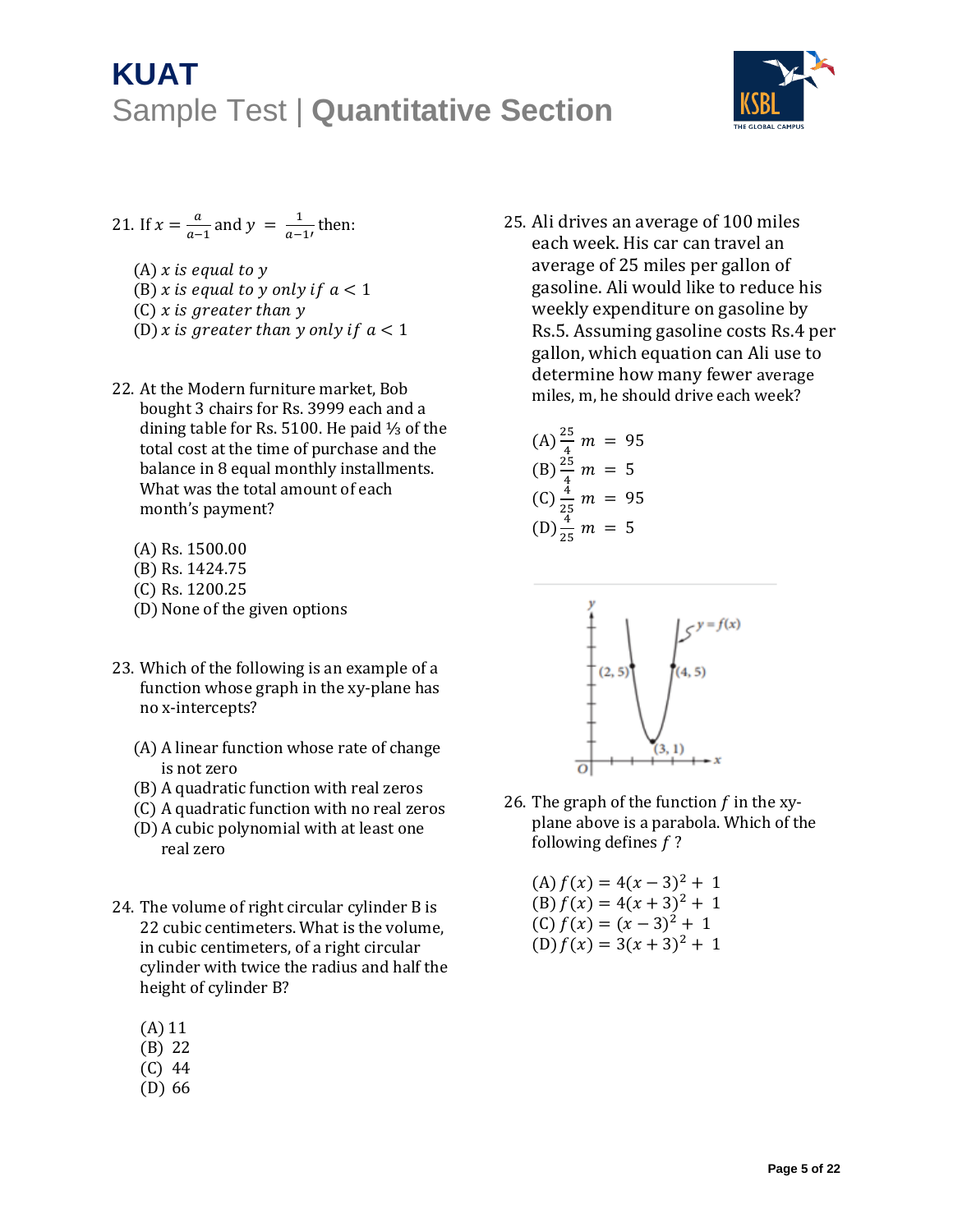

27.  $(ax + 3)(5x^2 - bx + 4) = 20x^3 - 9x^2 2x + 12$ 

The equation above is true for all x, where a and b are constants. What is the value of ab?

- (A) 18
- (B) 20
- (C) 24
- (D) 40
- 28. Which of the following is equivalent to  $2(x^2-x)+3(x^2-x)$ ?
	- $(A)$  5 $x^2 5x$ (B)  $5x^2 + 5x$ (C) 5x  $(D) 5x^2$



- 29. The graph of  $y = f(x)$  is shown in the xy-plane. What is the value of  $f(0)$ ?
	- (A) 0
	- (B) 2
	- (C) 3
	- $(D)4$
- 30. If p is the sum of the integers from 51 to 150 and r is the sum of integers from 151 to 250, what is the value of p-r?
	- (A) 100,000 (B) 10,000 (C) -100,000  $(D) -10,000$
- 31. The sum of five consecutive positive odd integers is z. In terms of z, what is the sum of the smallest and largest integers?
	- $(A) \frac{z-27}{5}$ 5  $(B) \frac{z+27}{5}$ 5  $(C)$ <sup>2z</sup> 5  $(D) \frac{z-25}{5}$ 5



- 32. In the figure above, point B lies on AD. What is the value of 3x?
	- (A) 18 (B) 36 (C) 54
	- $(D)72$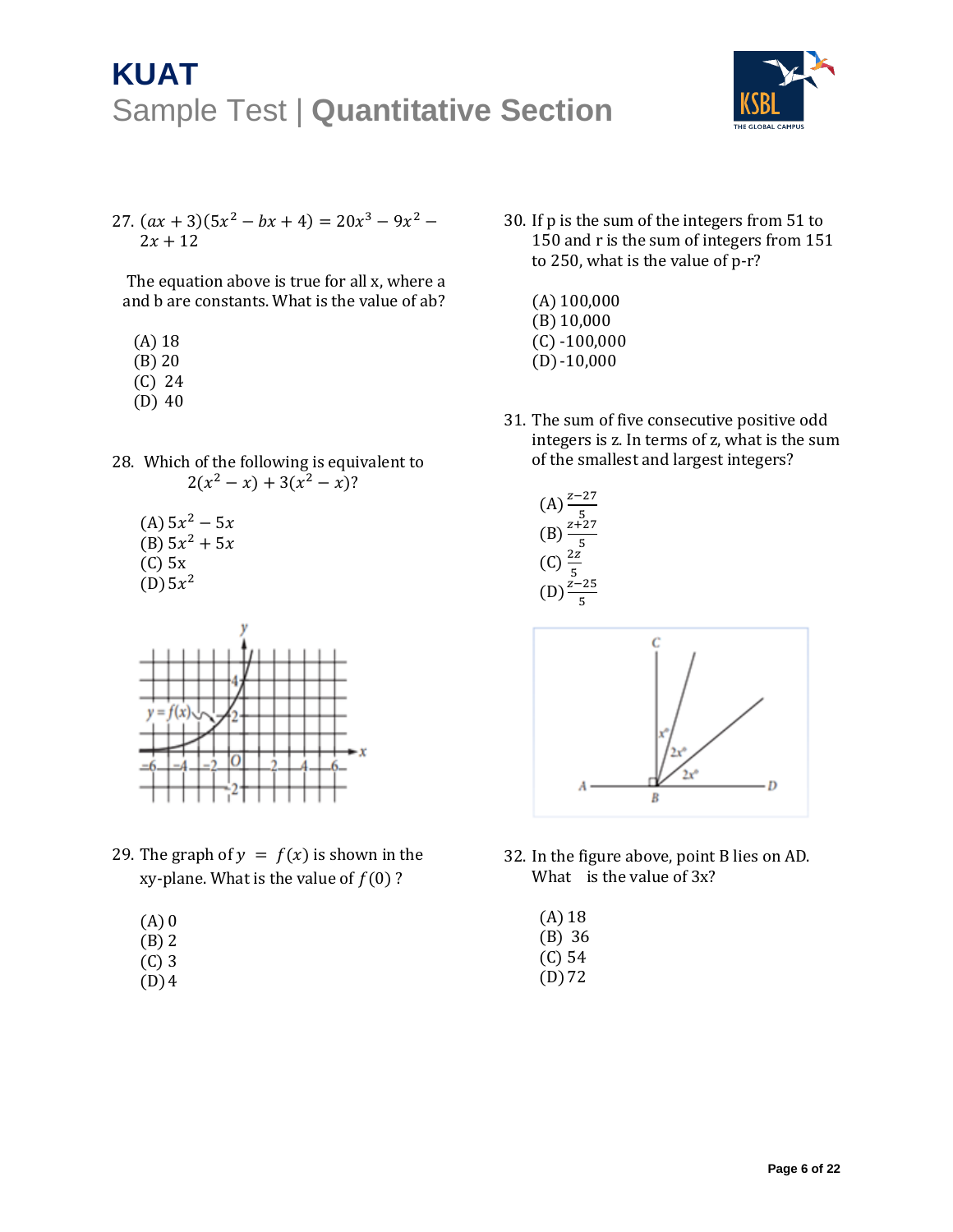

- 33. If  $x > 0$ , which of the following is equivalent to the given expression?  $\sqrt{9\chi^2}$ 
	- $(A)$  3x
	- $(B)$  3 $x^2$
	- $(C)$  18x
	- $(D) 18x<sup>4</sup>$
- 34. If the average of 20,30,40,50  $-x$ , 10  $+ 2x$ is 87, what is the value of  $x$ ?
	- (A) 265
	- (B) 275
	- (C) 285
	- (D)295
- 35. Of the three hundred students at Allama Iqbal College, exactly 40 play football and 60 play basketball, and 25 play both. How many students neither play football nor basketball?
	- (A) 125
	- (B) 175
	- (C) 225
	- (D)250
- 36. Find the unit digit of  $7<sup>49</sup>$ .
	- (A) 7
	- (B) 9
	- (C) 3
	- $(D)1$
- 37. The total weight of a tin and the cookies it contains is one kg, after  $\frac{4}{5}$  of the cookies are eaten, the tin and the remaining cookies weight 0.8 kg. What is the weight of the cookies in the tin?

| $(A)$ 0.75 kg |  |  |
|---------------|--|--|
|---------------|--|--|

- (B) 0.25 kg
- (C) 0.5 kg
- (D) None of the given options.

38. 3, -9, 27,.......

The first term in the sequence above is 3, and every term after the first is -3 times the preceding term. How many terms in the sequence are less than 1000?

(A) 6  $(B)7$  $(C)8$ (D)More than 9

39. 
$$
x + 2y - 3z = 92
$$

$$
2x - y + z = 36
$$

$$
4x - y - 2z = 12
$$

Based on the system of equations above, what is the value of  $x$ ?

(A) 11 (B) 20  $(C) -40$  $(D) -42$ 

40. 3, 9, 27,81,....... Each term in the sequence above is determined by multiplying the previous term by 3. What will be the units(ones) digit of the 1,000,000,000th term?

- (A) 1
- (B) 3
- (C) 6
- $(D)7$

41. If  $4x + 3y = 20$  and  $3y - 2z = 7$ , what is  $2x + z$ ?

- (A) 6.5
- (B) 7
- (C) 18
- $(D)20$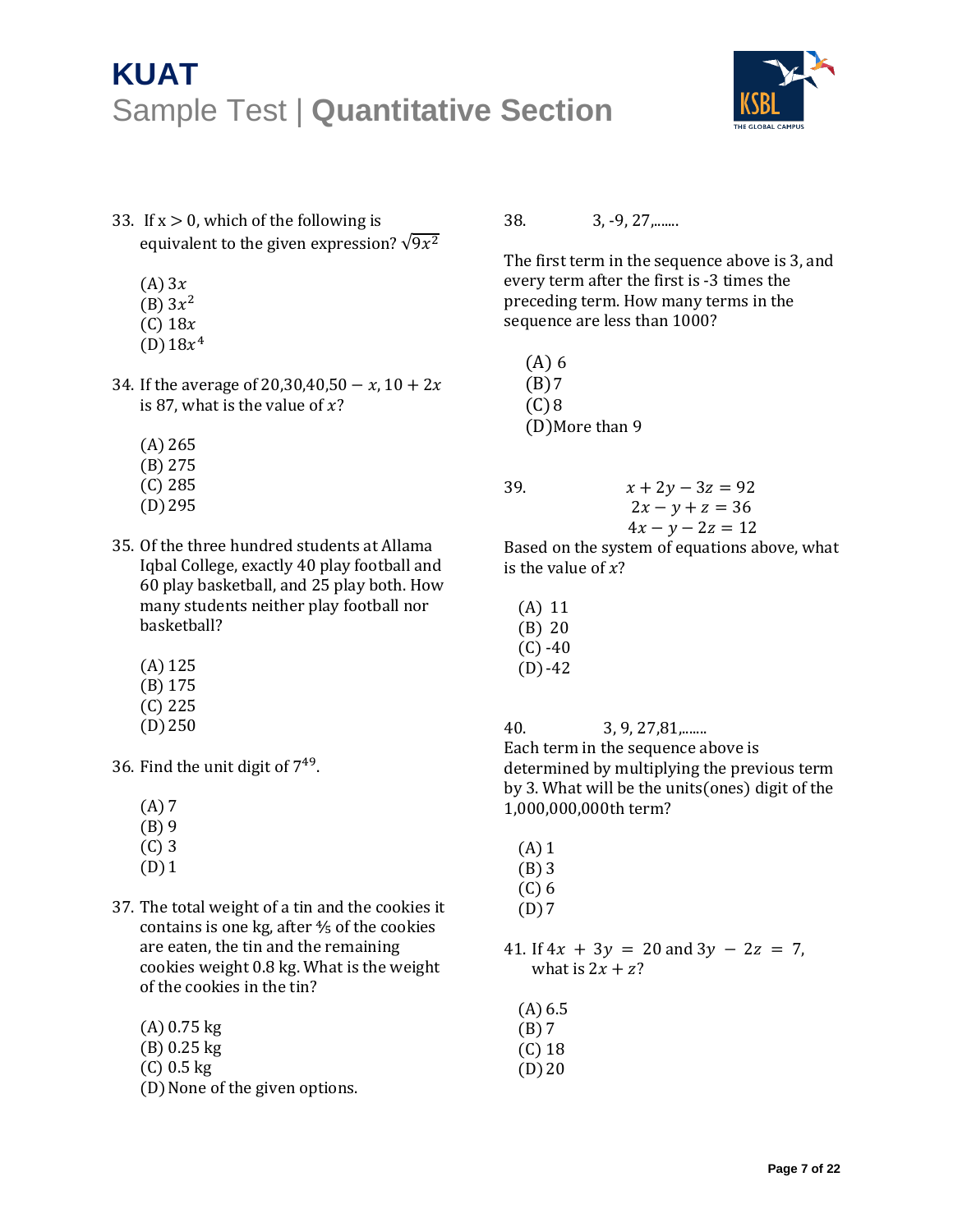

42. What's the probability of selecting a number in random out of the range 1-17, inclusive, and getting a prime number?

(A) 
$$
\frac{8}{17}
$$
  
\n(B)  $\frac{7}{17}$   
\n(C)  $\frac{6}{17}$ 

- $(D) \frac{5}{17}$
- 43. For a polynomial  $g(x)$ , the value of  $g(3 \text{ billion})$  is 0.1 trillion. Which of the following must be true about  $g(x)$ ?
	- (A)  $x + 3$  billion is a factor
	- (B)  $x 3$  billion is a factor
	- (C) The remainder when  $q(x)$  is divided by  $x - 3$  billion is 0.1 trillion.
	- (D) None of the given options.
- 44. Ben can type a full report in h hours. At this rate, how many reports can he type in m minutes?

(A) 
$$
\frac{mh}{60}
$$
  
(B) 
$$
\frac{60m}{h}
$$
  
(C) 
$$
\frac{m}{60h}
$$
  
(D) 
$$
\frac{60h}{m}
$$

45. What is the domain of  $f(x) = 9 - x^2$ ?

 $(A) |x| > 9$ (B)  $|x| < 9$ (C)  $|x| > 3$ 

(D)  $|x| \le 3$ 

- 46. The area of a certain rectangle is  $(5 + \sqrt{6})$ *cm*<sup>2</sup>. One of its sides is  $(\sqrt{3} - \sqrt{2})$  cm. Find the other side.
	- (A)  $5(\sqrt{3} + 1)$ *cm* (B)  $7(\sqrt{2} + \sqrt{3})$ *cm* (C)  $14(\sqrt{6})$  cm (D) None of the given options.
- 47. A cylinder is inscribed in a sphere. If the radius of the sphere is 5 and the height of the cylinder is , then, what is the volume of the cylinder?
	- (A) 24  $\pi$
	- (B) 48 $\pi$ (C) 72 $\pi$
	- (D) 96 $\pi$
- 48. Find the two-digit number whose square of the sum of the digits is equal to the value when the digits are reversed.
	- (A) 28
	- (B) 46
	- (C) 18
	- (D) 21
- 49. A semi-circle is divided into 40 congruent pizza slice shaped parts. If the diameter of the semi-circle is 10 feet, what is the area of each wedge-shaped part?

(A) 
$$
\frac{5}{16}
$$
  
\n(B)  $\frac{5}{8}$   
\n(C)  $\frac{5}{16}\pi$   
\n(D)  $\frac{5}{8}\pi$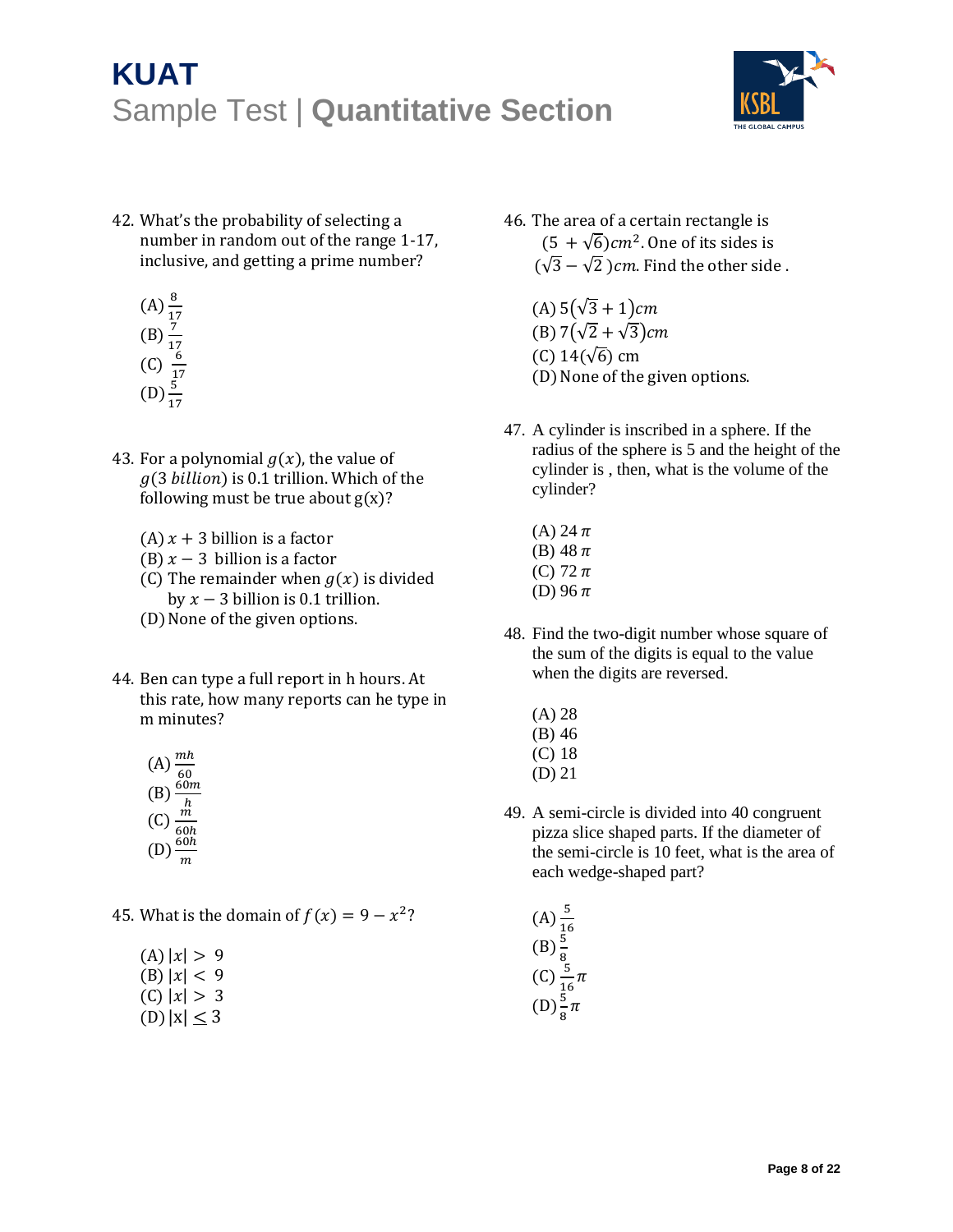

- 50. An analysis of the monthly incentives received by 5 salesmen: The mean and median of the incentives is Rs. 7,000. The only mode among the observations is Rs. 12,000. Incentives paid to each salesman were in full thousands. What is the difference between the highest and the lowest incentive received by the 5 salesmen in the month?
	- a) Rs. 4000
	- b) Rs. 13,000
	- c) Rs. 9000
	- d) Rs. 11,500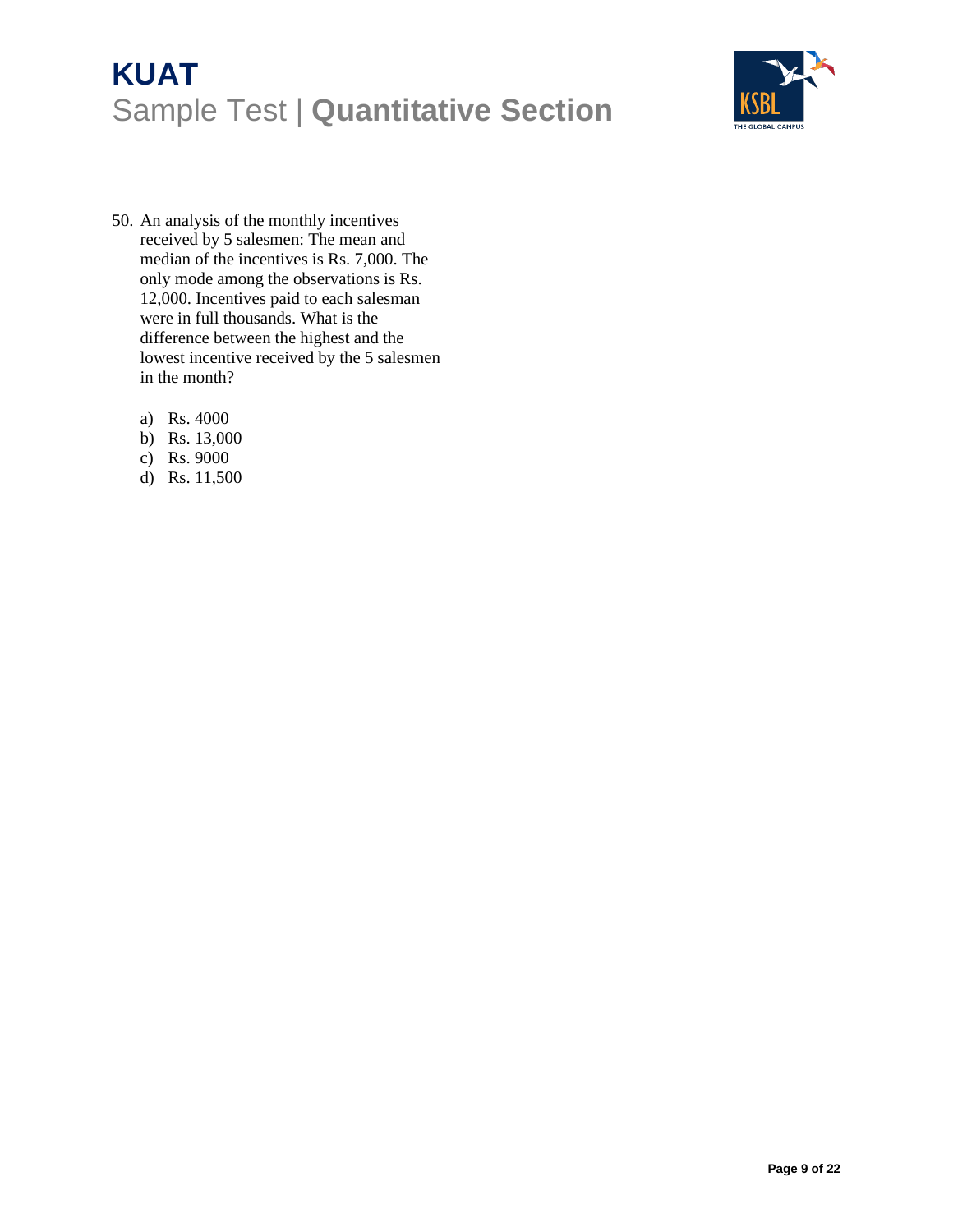

#### Reading Comprehension

#### Directions:

The passages below are followed by questions based on their content; questions following a pair of related passages may also be based on the relationship between the paired passages.

Answer the questions on the basis of what is stated or implied in the passages and in any introductory material that may be provided.

#### Questions 1–5 are based on the following passage.

### This passage is adapted from William Maxwell, The Folded Leaf. ©1959 by William Maxwell.

 The Alcazar Restaurant was on Sheridan Road near Devon Avenue. It was long and narrow, with tables for two along the walls and tables for four.down the middle. The decoration was art moderne except for the series of murals depicting the four seasons, and the sick ferns in the front window. Lymie sat down at the second table from the cash register, and ordered his dinner. The history book, which he propped against the catsup and the glass sugar bowl, had been used by others before him.

 Blank pages front and back were filled in with maps, drawings, dates, comic cartoons, and organs of the body; also with names and messages no longer clear and never absolutely legible. On nearly every other page there was some marginal notation, either in ink or in very hard pencil. And unless someone had upset a glass of water, the marks on page 177 were from tear

 While Lymie read about the Peace of Paris, signed on the thirtieth of May, 1814, between France and the Allied powers, his right hand managed again and again to bring food up to his mouth. Sometimes he chewed, sometimes he swallowed the whole food that he had no idea he was eating. The Congress of Vienna met, with some allowance for delays, early in November of the same year, and all the powers engaged in the war on either side sent plenipotentiaries. It was by far the most splendid and important assembly ever convoked to discuss and determine the affairs of Europe. The Emperor of Russia, the King of Prussia, the Kings of Bavaria, Denmark, and Wurttemberg, all were present in person at the court of the Emperor Francis I in the Austrian capital. When Lymie put down his fork and began to count them off, one by one, on the fingers of his left hand, the waitress, whose name was Irma, thought he was through eating and tried to take his plate away. He stopped her. Prince Metternich (his right thumb) presided over the Congress, and Prince Talleyrand (the index finger) represented France.

 A party of four, two men and two women, came into the restaurant, all talking at once, and took possession of the center table nearest Lymie. The women had shingled hair and short tight skirts which exposed the underside of their knees when they sat down. One of the women had the face of a young boy but disguised by one trick or another (rouge, lipstick, powder, wet bangs plastered against the high forehead, and a pair of long pendant earrings) to look like a woman of thirty-five, which as a matter of fact she was. The men were older. They laughed more than there seemed any occasion for, while they were deciding between soup and shrimp cocktail, and their laughter was too loud. But it was the women's voices, the terrible not quite sober pitch of the women's voices which caused Lymie to skim over two whole pages without knowing what was on them. Fortunately he realized this and went back.

 Otherwise he might never have known about the secret treaty concluded between England, France, and Austria, when the pretensions of Prussia and Russia, acting in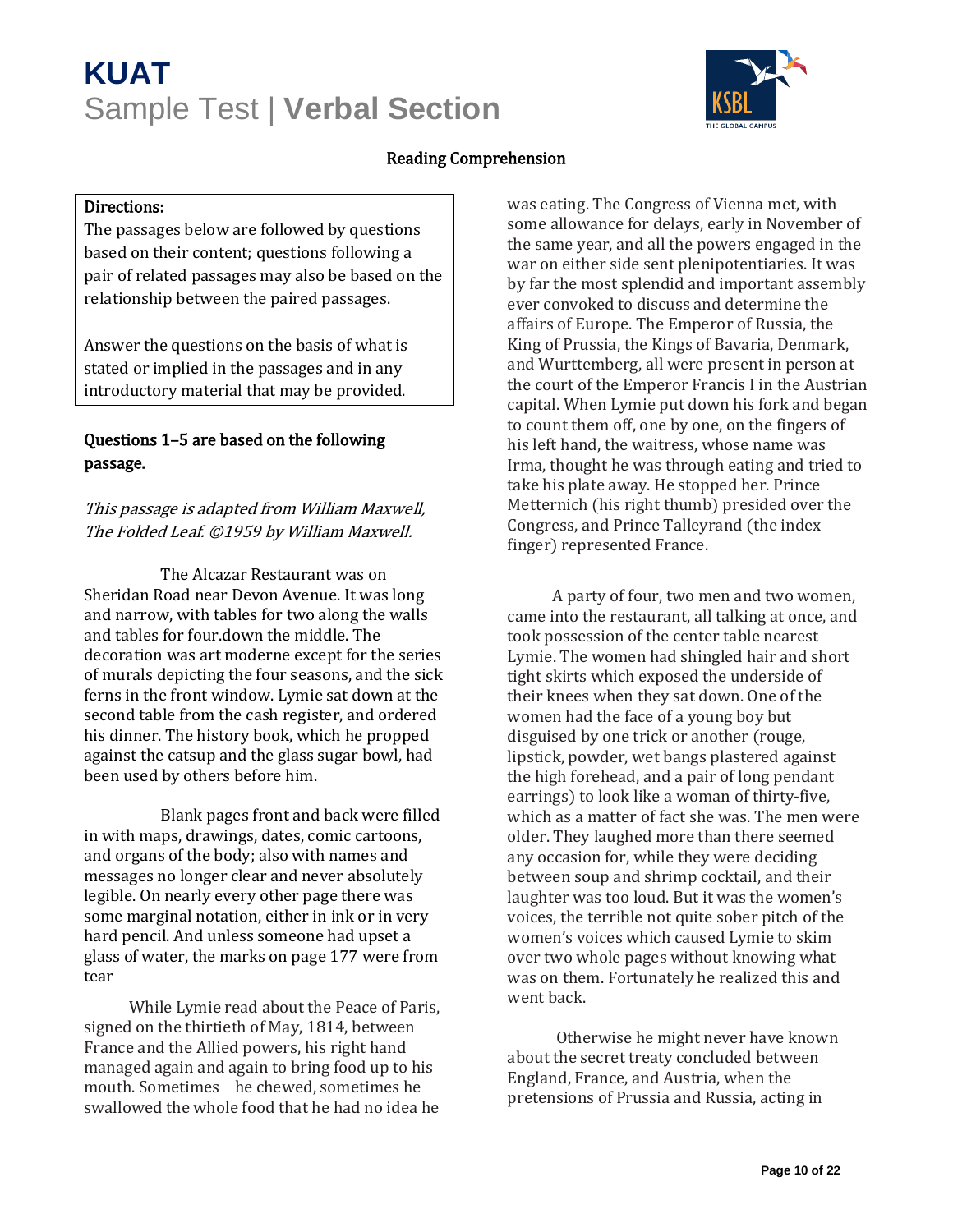

concert, seemed to threaten a renewal of the attack. The results of the Congress were stated clearly at the bottom of page 67 and at the top of page 68, but before Lymie got halfway through them, a coat that he recognized as his father's was hung on the hook next to his chair,

 Lymie closed the book and said, "I didn't think you were coming." Time is probably no more unkind to sporting characters than it is to other people, but physical decay unsustained by respectability is somehow more noticeable. Mr. Peters' hair was turning gray and his scalp showed through on top. He had lost weight also; he no longer filled out his clothes the way he used to. His color was poor, and the flower had disappeared from his buttonhole. In its place was an American Legion button.

 Apparently he himself was not aware that there had been any change. He straightened his tie self-consciously and when Irma handed him a menu, he gestured with it so that the two women at the next table would notice the diamond ring on the fourth finger of his right hand. Both of these things, and also the fact that his hands showed signs of the manicurist, one can blame on the young man who had his picture taken with a derby hat on the back of his head, and also sitting with a girl in the curve of the moon.

 The young man had never for one second deserted Mr. Peters. He was always there, tugging at Mr. Peters' elbow, making him do things that were not becoming in a man of fortyfive.

- 1. The main purpose of the first paragraph is to
	- (A) introduce the passage's main character by showing his nightly habits.
	- (B) indicate the date the passage takes place by presenting period details.
	- (C) convey the passage's setting by describing a place and an object.
	- (D) foreshadow an event that is described in detail later in the passage.
- 2. Over the course of the passage, the primary focus shifts from
	- (A) Lymie's inner thoughts to observations made by the other characters.
	- (B) an exchange between strangers to a satisfying personal relationship.
	- (C) the physical setting of the scene to the different characters' personality traits.
	- (D) Lymie's experience reading a book to description of people in the restaurant.
- 3. The narrator indicates that Lymie finally closes the history book because
	- (A) his father has joined him at the table.
	- (B) the people at the other table are too disruptive.
	- (C) he has finished the chapter about the Congress.
	- (D) he is preparing to leave the restaurant.
- 4. Lymie's primary impression of the "party of four" is that
	- (A) they are noisy and distracting.
	- (B) are a refreshing change from the other customers.
	- (C) resemble characters from his history book.
	- (D) represent glamour and youth.
- 5. The primary impression created by the narrator's description of Mr. Peters is that
	- (A) he is healthy and fit.
	- (B) angry and menacing.
	- (C) nervous and hesitant.
	- (D) aging and shriveled.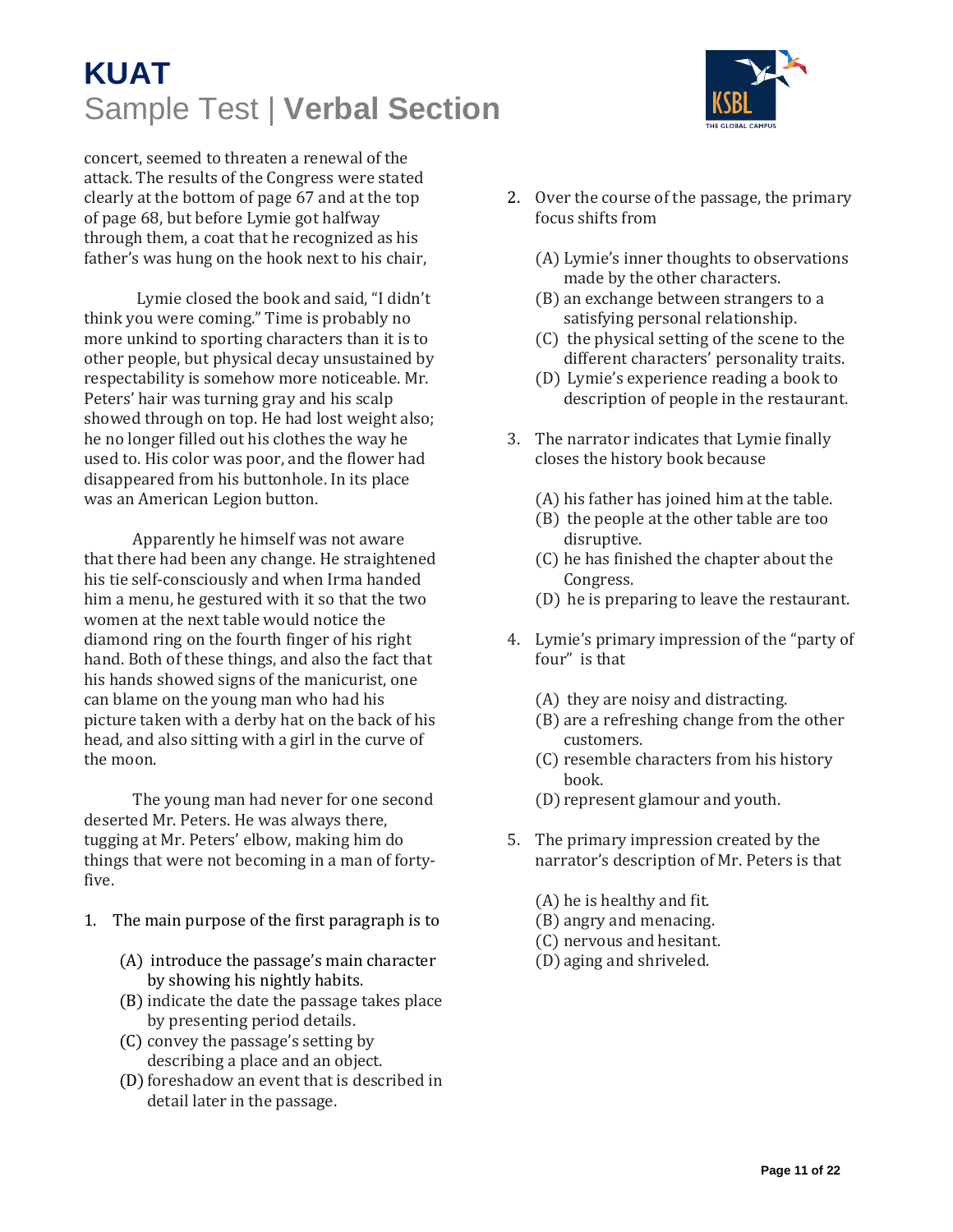

Passage Questions 6-10 are based on the following passage and supplementary material.

This passage is adapted from Taras Grescoe, Straphanger: Saving Our Cities and Ourselves from the Automobile. ©2012 by Taras Grescoe.

 And yet public transportation, in many minds, is the opposite of glamour—a squalid last resort for those with one too many impaired driving charges, too poor to afford insurance, or too decrepit to get behind the wheel of a car. In much of North America, they are right: taking transit is a depressing experience.

 Anybody who has waited far too long on a street corner for the privilege of boarding a lurching, overcrowded bus, or wrestled luggage onto subways and shuttles to get to a big city airport, knows that transit on this continent tends to be underfunded, ill-maintained, and illplanned.

 Given the opportunity, who wouldn't drive? Hopping in a car almost always gets you to your destination more quickly. It doesn't have to be like this. Done right, public transport can be faster, more comfortable, and cheaper than the private automobile. In Shanghai, German-made magnetic levitation trains skim over elevated tracks at 266 miles an hour, whisking people to the airport at a third of the speed of sound. In provincial French towns, electric-powered streetcars run silently on rubber tires, sliding through narrow streets along a single guide rail set into cobblestones.

 From Spain to Sweden, Wi-Fi equipped high-speed trains seamlessly connect with highly ramified metro networks, allowing commuters to work on laptops as they prepare for same-day meetings in once distant capital cities. In Latin America, China, and India, working people board fast-loading buses that move like subway trains along dedicated busways, leaving the sedans and SUVs of the rich mired in dawnto-dusk traffic jams. And some cities have

transformed their streets into cycle-path freeways, making giant strides in public health and safety and the sheer livability of their neighborhoods—in the process turning real feat was longevity. So when we picked the corner where we were going to double Dutch, we came with ropes and patience.

There is a space between the concrete and heaven where the air is sweeter and your heart beats faster. You drop down and then you jump up again and you do it over and over until the rope catches on your foot or your mother calls you home. Your legs feel powerful and heavy as they beat the ground. When you do around the world. It's like a ballet dancer's pirouette. In the rope. If you're good enough, you can do anything and be anything you want.

We'd meet at about 3:30. After we'd changed from our school clothes into our play clothes. Then we'd jump until the parents started coming home. Most of our parents worked nine to five in Manhattan, and it took them about an hour to get home. We knew it was coming up on six o'clock when we saw the first grown-up in business clothes walking down the bill from the bus stop.

Sometimes a grown-up woman, dressed in the stockings and sneakers that all our mothers wore for the long commute borne, would jump in – handbag and all – just to show us what she could do. She usually couldn't jump for very long. These women had no intention of sweating anyway.

Around this time, I would start looking out for my mother. I'd try to make my tum last long enough so she could see me jump.

"Wait, Mom, watch me jump!" I'd say.

'I've got to start dinner,'' she'd say. "And I've seen you jump before. Some other time," she'd say, closing the gate behind her.

There's so much I can do. So much stuff she doesn't know. But it's always some other time with her.

Here is what I wish she knew: There is nothing better than the space between the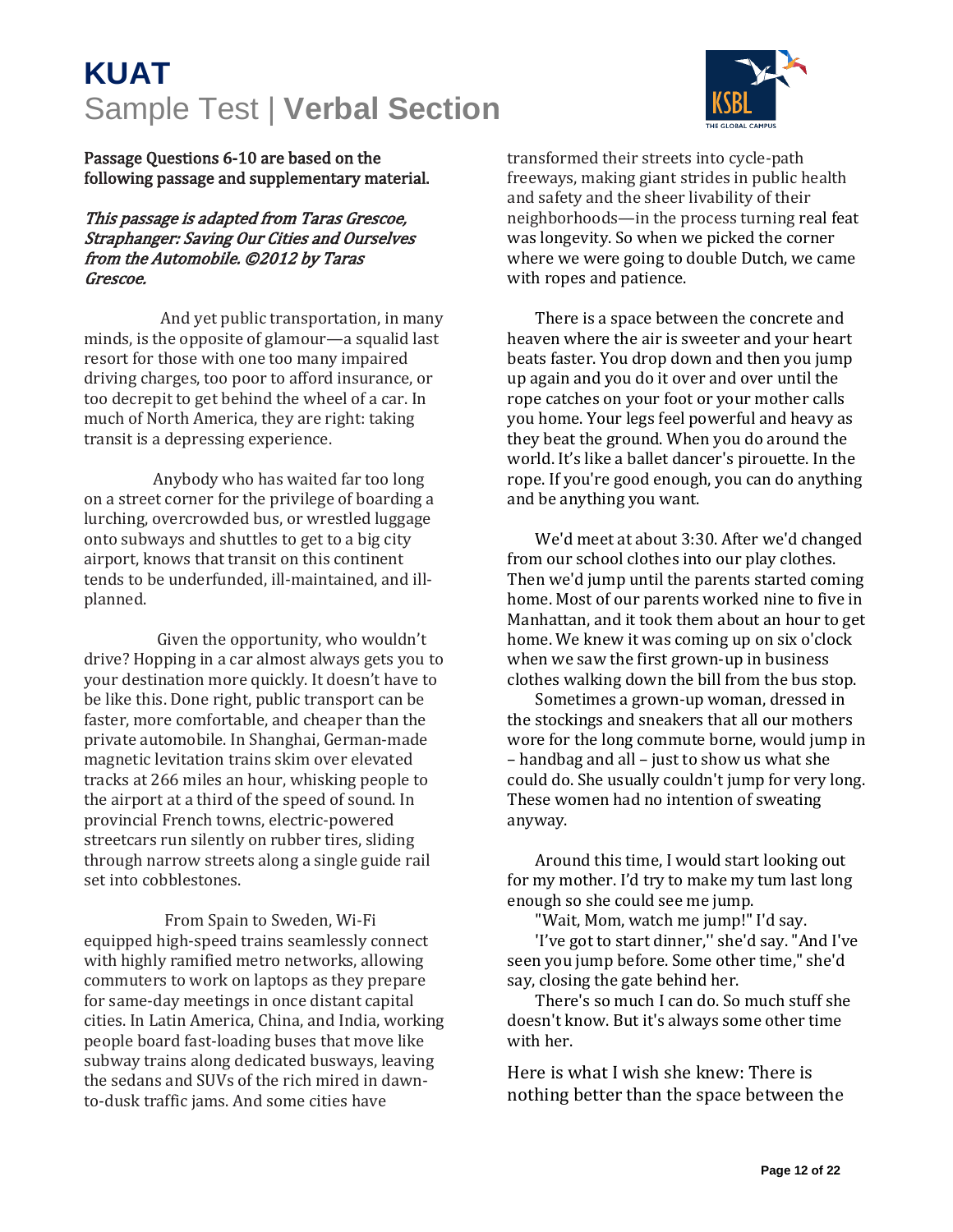two ropes. The helix encircles you and protects you and there you are strong. I wish she'd let me show her. the workaday bicycle into a viable form of mass transit.

 If you credit the demographers, this transit trend has legs. The "Millennials," who reached adulthood around the turn of the century and now outnumbered baby boomers, tend to favor cities over suburbs, and are far more willing than their parents to ride buses and subways. Part of the reason is their ease with iPads, MP3 players, Kindles, and smartphones: you can get some serious texting done when you're not driving, and earbuds offer effective insulation from all but the most extreme commuting annoyances. Even though there are more teenagers in the country than ever, only ten million have a driver's license (versus twelve million a generation ago). Baby boomers may have been raised in Leave It to Beaver suburbs, but as they retire, a significant contingent is favoring older cities and compact towns where they have the option of walking and riding bikes. Seniors, too, are more likely to use transit, and by 2025, there will be 64 million Americans over the age of sixty- five. Already, dwellings in older neighborhoods in Washington, D.C., Atlanta, and Denver, especially those near light-rail or subway stations, are commanding enormous price premiums over suburban homes.

 The experience of European and Asian cities shows that if you make buses, subways, and trains convenient, comfortable, fast, and safe, a surprisingly large percentage of citizens will opt to ride rather than drive.





- 6. What function does the third paragraph serve in the passage as a whole?
	- (A) It acknowledges that a practice favored by the author of the passage has some limitations.
	- (B) It illustrates with detail the arguments made in the first two paragraphs of the passage.
	- (C) It gives an overview of a problem that has not been sufficiently addressed by the experts mentioned in the passage.
	- (D) It advocates for abandoning a practice for which the passage as a whole provides mostly favourable data

7. Which choice does the author explicitly cite as an advantage of automobile travel in North America?

- (A) Environmental impact
- (B) Convenience
- (C) Speed
- (D) Cost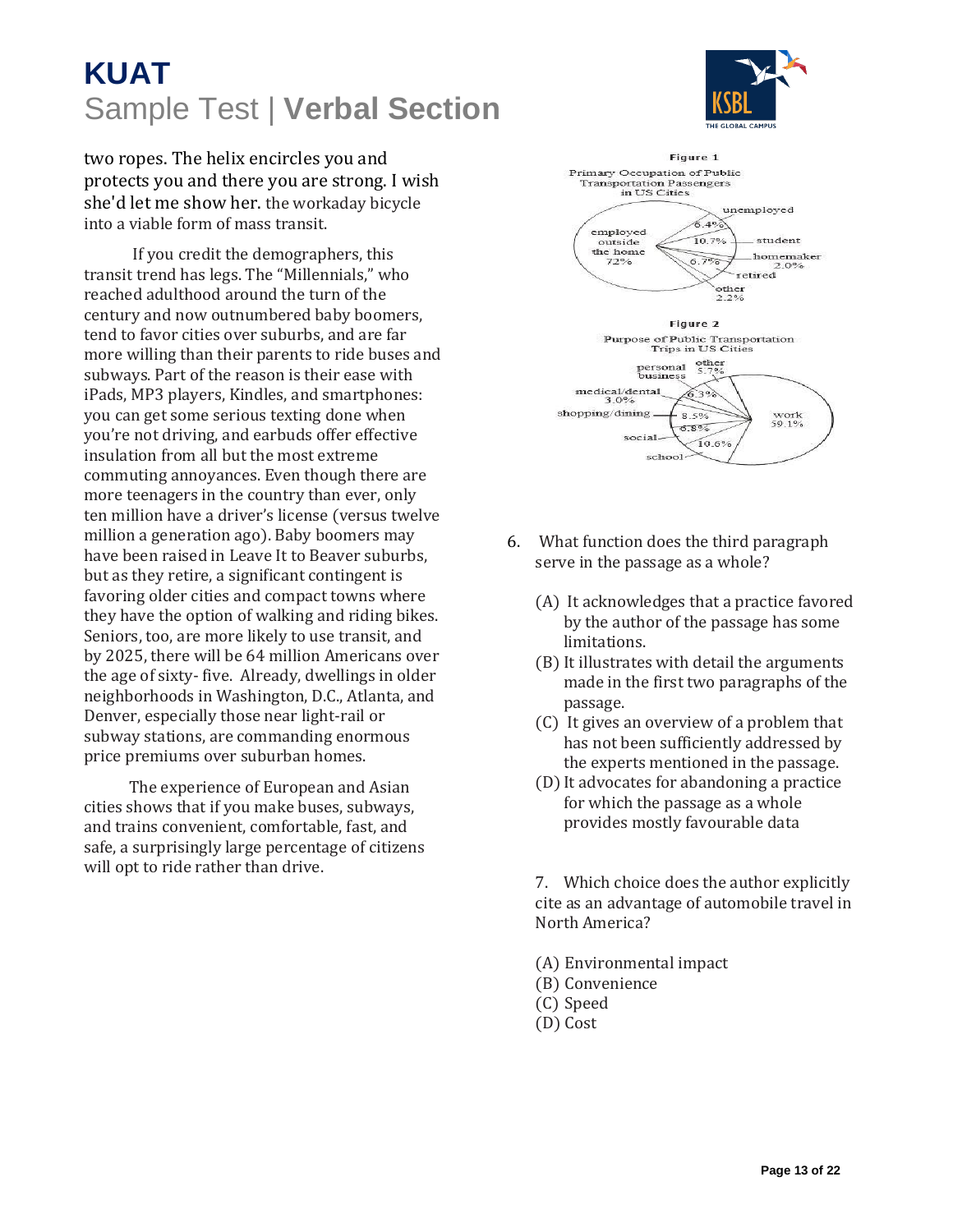

8. Which choice is supported by the data in the first figure?

- (A) The number of students using public transportation is greater than the number of retirees using public transportation.
- (B) The number of employed people using public transportation and the number of unemployed people using public transportation is roughly the same.
- (C) People employed outside the home are less likely to use public transportation than are homemakers.
- (D) Unemployed people use public transportation less often than do people employed outside the home.
- 9. Taken together, the two figures suggest that most people who use public transportation
	- (A) are employed outside the home and take public transportation to work.
	- (B) are employed outside the home but take public transportation primarily in order to run errands.
	- (C) use public transportation during the week but use their private cars on weekends.
	- (D) use public transportation only until they are able to afford to buy a car
- 10. The word "favor" used in paragraph 11 most nearly means
	- (A) indulge.
	- (B) prefer.
	- (C) resemble.
	- (D) serve.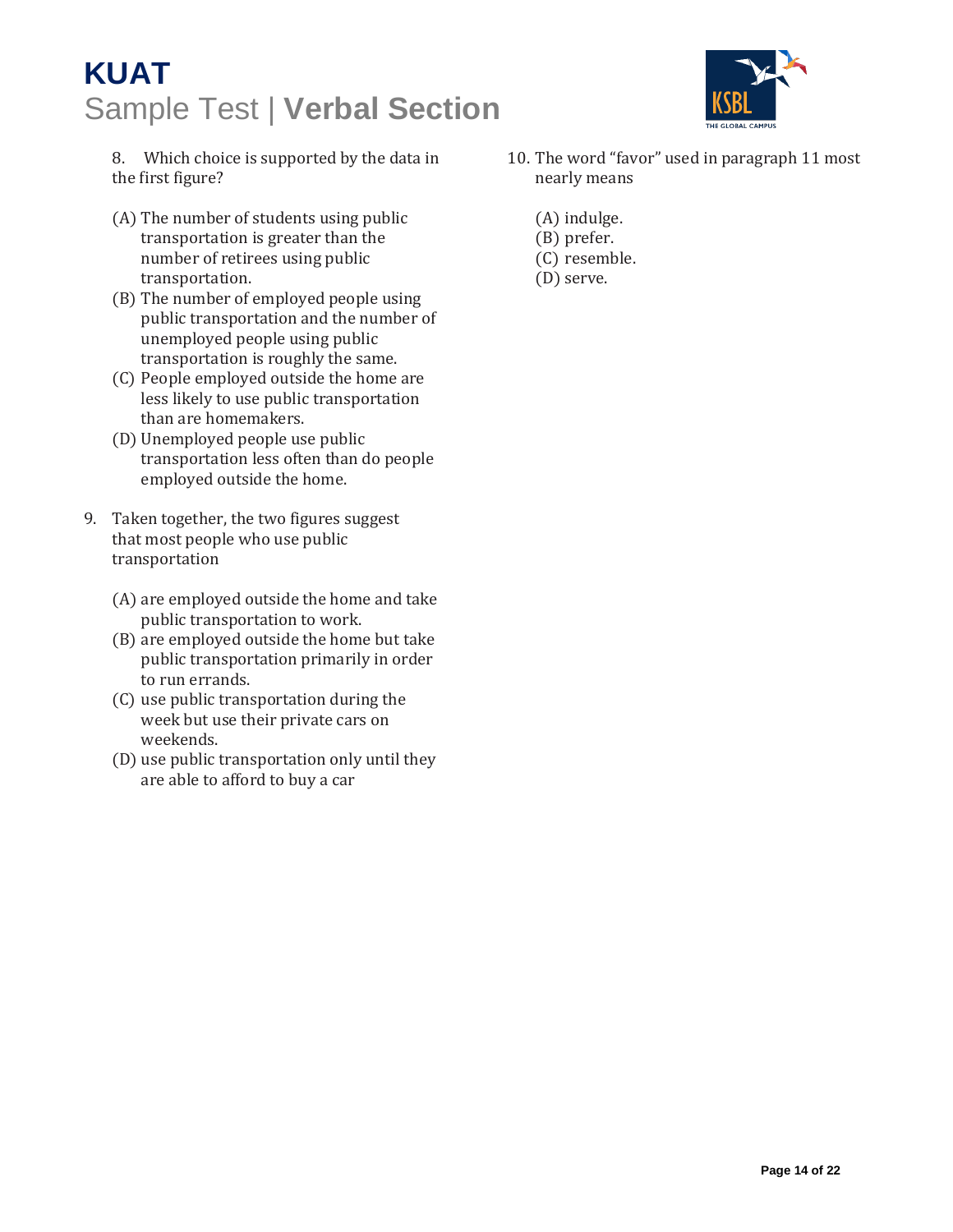

#### Sentence & Paragraph Correction

Directions: The following passage is an early draft of an essay. Some parts of the passage need to be rewritten.

Read the passage and select the best answers for the questions that follow. Some questions are about particular sentences or parts of sentences and ask you to improve sentence structure or word choice. Other questions ask you to consider organization and development. In choosing answers, follow the requirements of standard written English.

#### Questions 11-16 are based on the following passage.

 Survival in the Hostile Environment of NW Rota-1 (1) Sixty miles north of Guam and more than 1,700 feet under the ocean's surface is the summit of NW Rota-1, an undersea volcano discovered in 2003. (2) Surprisingly, the volcano appears to have been continuously active; it even grew 130 feet in height between 2006 and 2009. (3) Yet despite the hostile environment created by the constant volcanic activity, life is thriving there. (4) Special adaptations are the key to survival. (5)At that depth, water pressure suppresses the explosive force of the volcano's eruptions, allowing scientists to[1]watch and observe them up close via remotely operated vehicles[2] NW Rota-1 is far below the ocean's photic zone where sunlight drives photosynthesis; [3] nevertheless, bacteria supporting a unique food web have adapted to this perpetually dark environment. The bacteria have evolved to use hydrogen sulfide instead of sunlight for the energy that drives their metabolic processes, and hydrothermal venting is the source of the chemical soup necessary to support [4] him or her. Seawater seeping into fissures in the ocean floor is heated by

underlying magma, and the heat drives chemical reactions that remove oxygen, sulfates,<sup>[5]</sup> and remove other chemicals from the water. Once the superheated water (up to 750°F) rises through vents in the ocean floor, additional reactions cause minerals and compounds to precipitate onto the seafloor, where bacteria feed on them.

 Loihi shrimp—originally thought to exist only around an undersea volcano near [6] Hawaii, survive by using tiny, shear-like claws to harvest rapidly growing bacterial filaments covering rocks near NW Rota-1's hydrothermal vents. The Loihi shrimp spend most of their time grazing on the bacteria and evading another, previously unknown, species of shrimp. Shrimp of that species also graze on bacterial filaments as juveniles, [7]resulting from their ability to cope with the noxious environment around the volcano. They feed on the Loihi shrimp and other organisms that are overcome by the toxic plumes of volcanic gas and ash.

 During an underwater eruption, steam quickly [8] condenses. The steam leaves only carbon dioxide bubbles and droplets of molten sulfur. This means that the water near NW Rota-1 is more acidic than [9] that of stomach acid, presenting yet another challenge to life-forms living nearby. As the carbon dioxide level in Earth's atmosphere rises, the [10] worlds' ocean's absorb more carbon [11] dioxide. Organisms flourishing near the volcano may help biologists understand how life adjusts to very acidic conditions. In addition, NW Rota-1 is a natural laboratory where scientists can study conditions that may be similar to those that gave rise to life on Earth and perhaps even other worlds.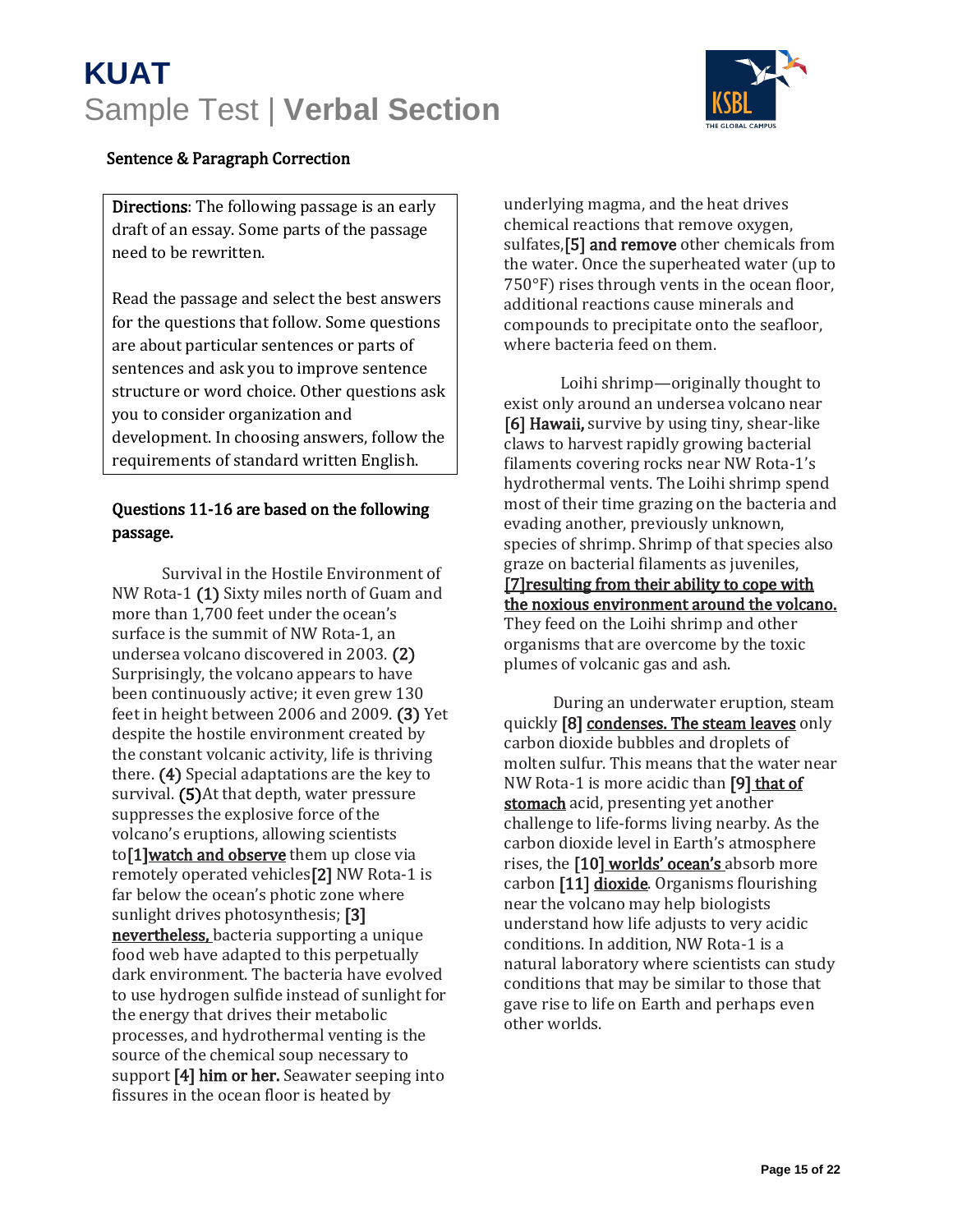

11. In context, which is the best version of the underlined portion (reproduced below)?

watch and observe them up close via remotely operated vehicles

- (A) NO CHANGE
- (B) watch
- (C) observe to see
- (D) visually watch
- 12. To make the paragraph most logical, sentence 5 should be placed
	- (A) where it is now.
	- (B) after sentence 1.
	- (C) after sentence 2.
	- (D) after sentence 3.
- 13. In context, which is the best version of the underlined portion (reproduced below)?

 nevertheless, bacteria supporting a unique food web have adapted to this perpetually dark environment.

- (A) NO CHANGE
- (B) afterward,
- (C) furthermore,
- (D) similarly
- 14. In context, which is the best version of the underlined portion (reproduced below)?

The bacteria……...chemical soup necessary to support [4] him or her

- (A) NO CHANGE (B) one. (C) them.
- (D) it.

15. In context, which is the best version of the underlined portion (reproduced below)?

Seawater seeping in .......sulfates,[5] and remove other chemicals from the water.

- (A) NO CHANGE
- (B) it also removes
- (C) also removing
- (D) and
- 16. Which choice most effectively sets up the information in the next sentence?

#### The Loihi Shrimp......[7]resulting from their ability to cope with the noxious environment around the volcano.

- (A) NO CHANGE
- (B) but their adaptations are not yet fully understood by the scientific community.
- (C) thriving in an unusual ecosystem that also includes crabs, limpets, and barnacles.
- (D) but as adults, their claws are large enough for the shrimp to be predators.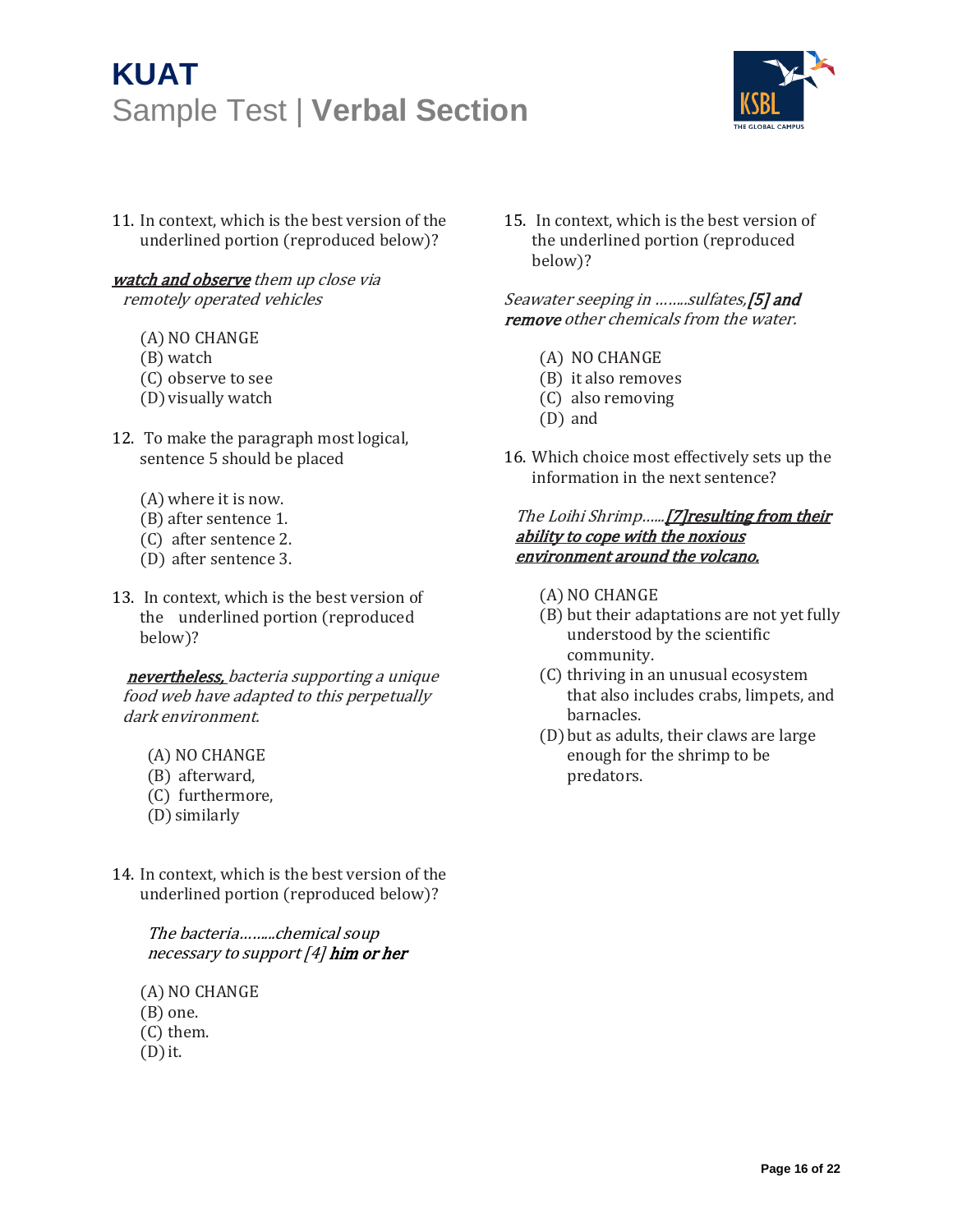

#### Sentence Completion

#### Directions:

For each of the following sentence completion questions, from Question 17 to Question 20, select ONE entry from given choices in a way that best completes the text. In making your selection, follow the requirements of standard written English; that is, pay attention to grammar, choice of words, sentence construction, and punctuation. Your selection should result in the most effective sentence—clear and precise, without awkwardness or ambiguity.

- 17. Dominant interests often benefit most from \_\_\_\_\_\_\_\_\_ of governmental interference in business since they are able to take care of themselves if left alone.
	- (A) intensification
	- (B) authorization
	- (C) centralization
	- (D) improvisation
- 18. An investigation that is \_\_\_\_\_\_\_ can occasionally yield new facts, even notable ones, but typically the appearance of such facts is the result of a search in a definite direction.
	- (A) timely
	- (B) unguided
	- (C) consistent
	- (D) subjective
- 19. Far from being the corporate world because of cutbacks, serious researchers are playing a growing role in innovation at many firms.
	- (A) immured in
	- (B) enchanted with
	- (C) banished from
	- (D) protected by
- 20. The belief that politicians might become \_\_\_\_\_\_\_\_ after their election to office led to the appointment of ethics officers at various levels of government.
	- (A) scrupulous
	- (B) entrenched
	- (C) venal
	- (D) puzzled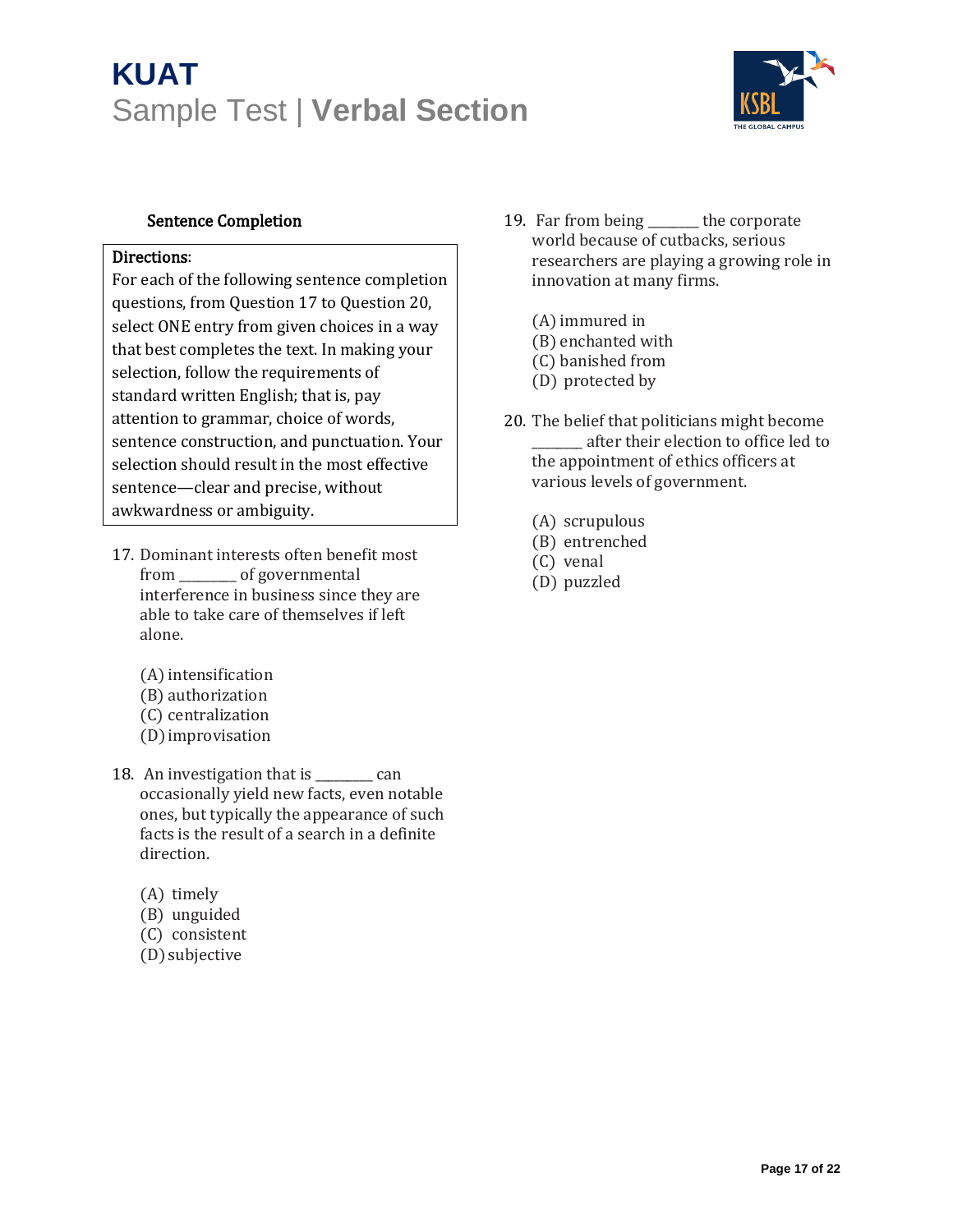

#### Close Passage

#### **Instructions**

Read the passage and fill in the blanks from the given options underneath.

The man who made and lost a fortune (21) \_\_\_\_\_\_\_\_ kitchen furniture is\_ back in business again. 37-year-old Timothy Lindlaw is now designing (22) for offices - from the director's suite to the secretariat office. Lindlaw always had a lot of good ideas. After he (23) \_\_\_\_\_\_\_\_\_\_\_ a highly successful computer business

for two years, he started his second business in a small garage, selling and installing kitchen furniture. He (24) \_\_\_\_\_\_\_\_\_\_\_\_\_ his first million pounds by the time he was thirty. Then he went to earn over five million in three years. But, after (25) with the managers of his  $\equiv$  with the managers of his company, he suddenly dismissed them. Within six months the business had gone bankrupt. And so (26) \_\_\_\_\_\_\_\_\_\_\_\_\_\_\_\_ Lindlaw. "I had made five million pounds before things  $(27)$ \_\_\_\_\_\_\_\_\_\_\_\_\_\_\_\_ to go wrong," he said, 'I was just unlucky to lose it later. All companies (28) \_\_\_\_\_\_\_\_\_\_\_\_\_\_\_through good times - and through bad times. Now (29) \_\_\_\_\_\_\_\_\_\_\_\_\_ several lessons which I'll never forget." He said that he (30) \_\_\_\_\_\_\_\_\_\_\_\_ to call his new company 'Office-Fit' and was already very successful. Lindlaw said that it was a market worth hundreds of millions. He added that, until he started, no one had ever thought of designing and supplying furniture for whole business companies, according to their individual requirements.

- 21. In context, select the best possible option for the given blank 21 in the passage?
	- (A) manufacture
	- (B) manufacturing
	- (C) to manufacture
	- (D) manufactured
- 22. In context, select the best possible option for the given blank 22 in the passage?
	- (A) furniture
	- (B) furnitures
	- (C) some furnitures
	- (D) a furniture
- 23. In context, select the best possible option for the given blank 23 in the passage?
	- (A) has run
	- (B) runs
	- (C) was running
	- (D) had run
- 24. In context, select the best possible option for the given blank 24 in the passage?
	- (A) has made
	- (B) used to make
	- (C) had made
	- (D)would make
- 25. In context, select the best possible option for the given blank 25 in the passage?
	- (A) quarrel
	- (B) quarrelling
	- (C) quarreled
	- (D) have quarreled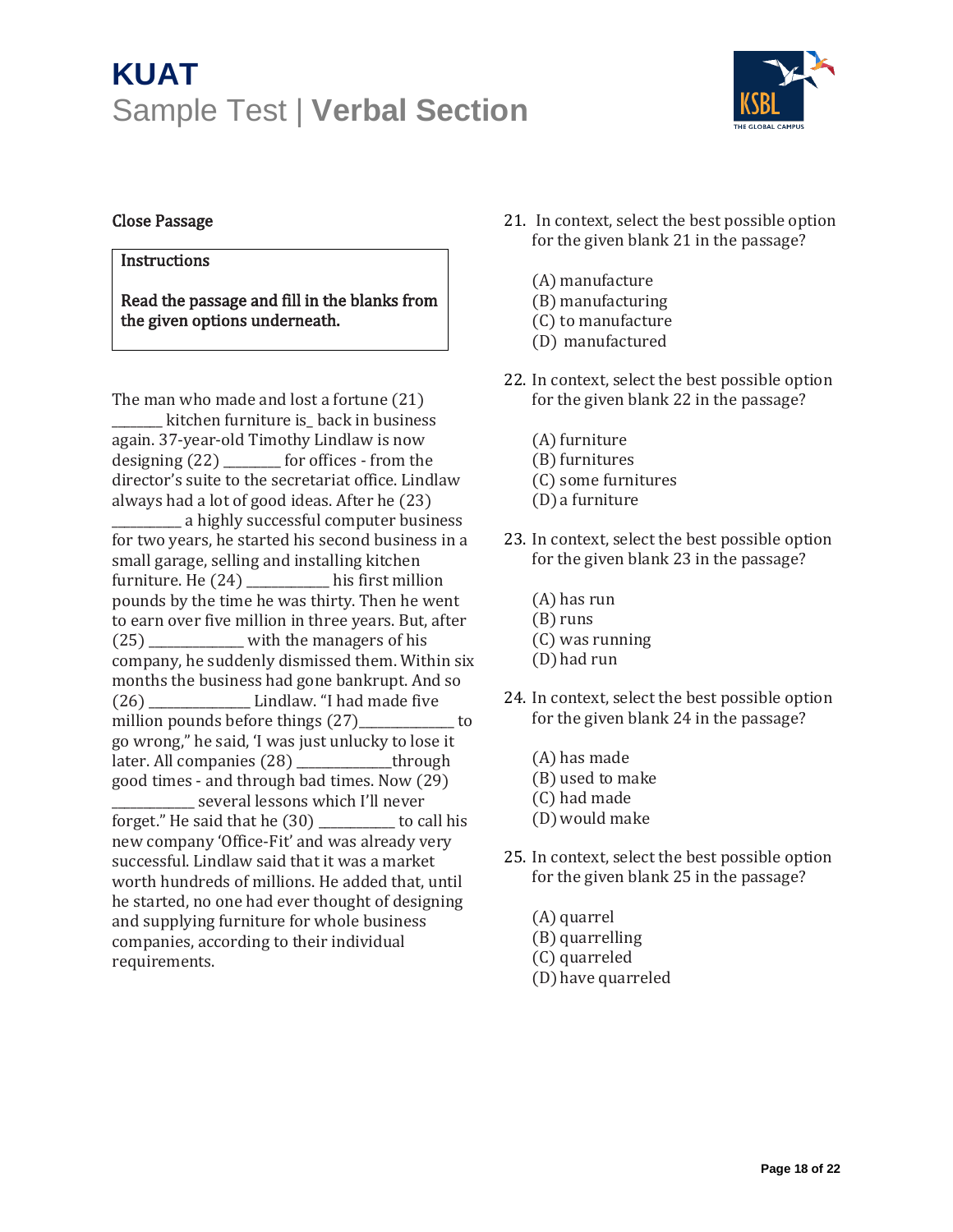

- 26. In context, select the best possible option for the given blank 26 in the passage?
	- (A) has
	- (B) does
	- (C) did
	- (D) had
- 27. In context, select the best possible option for the given blank 27 in the passage?
	- (A) have begun
	- (B) began
	- (C) begin
	- (D)would begin
- 28. In context, select the best possible option for the given blank 28 in the passage?
	- (A) went
	- (B) have gone
	- (C) had gone
	- (D) go
- 29. In context, select the best possible option for the given blank 29 in the passage?
	- (A) I learn
	- (B) I've learnt
	- (C) I learn't
	- (D) I'd learnt
- 30. In context, select the best possible option for the given blank 30 in the passage?
	- (A) had decided
	- (B) was deciding
	- (C) decided
	- (D) has decided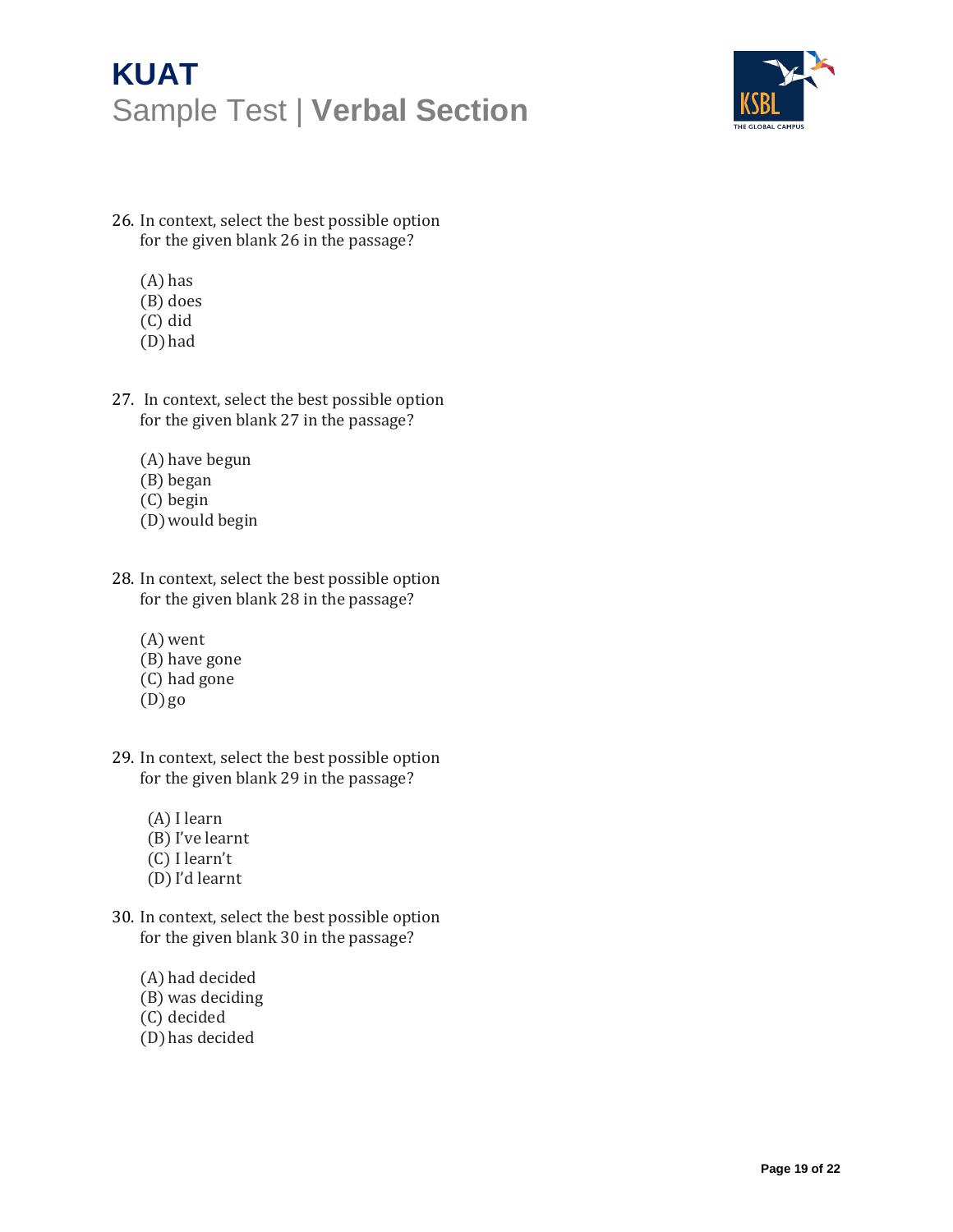# **KUAT** Sample Test | **Essay**



### INSTRUCTIONS:

The essay gives you an opportunity to show how effectively you can develop and express ideas. You should therefore take care to develop your point of view, present your ideas logically and clearly, and use language precisely.

You will be given 30 minutes to plan and compose a response. An off-topic response will receive a score of ZERO.

Think carefully about the issue presented in the following excerpt and the assignment below.

" Factors causing brain drain in Pakistan"

Assignment: Write a response in which you discuss the extent to which you agree or disagree with the recommendation and explain your reasoning for the position you take. In developing and supporting your position, describe specific circumstances in which adopting the recommendation would or would not be advantageous and explain how these examples shape your position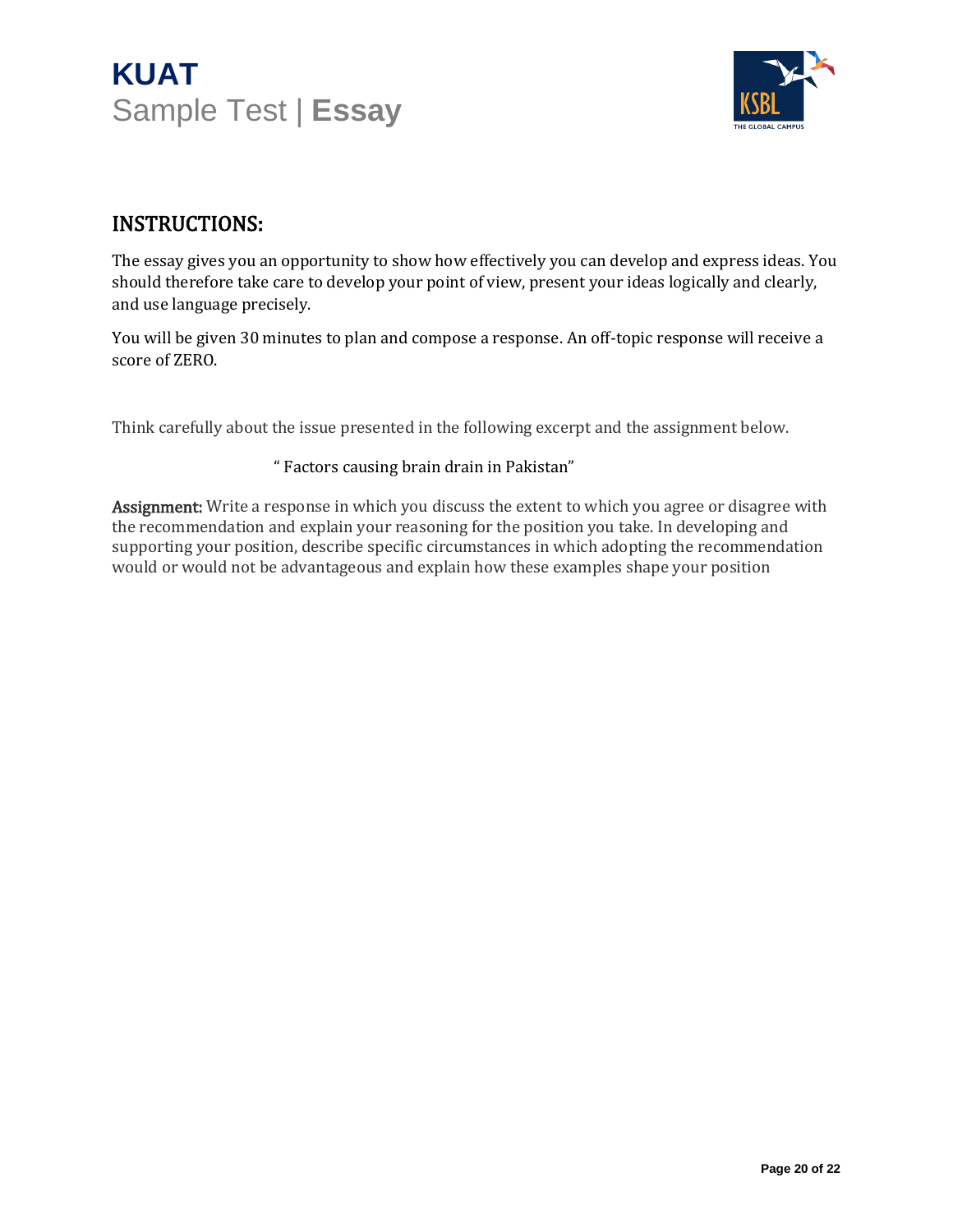# **KUAT** Sample Test | **Answers**



### **Quantitative Section**

| (0.1)      | B           | Q.26) A   |  |
|------------|-------------|-----------|--|
| Q.2)       | ${\bf D}$   | Q.27) C   |  |
| Q.3)       | C           | Q.28) A   |  |
| (0.4)      | $\mathbf D$ | Q.29) D   |  |
| (0.5)      | $\mathsf C$ | Q.30) D   |  |
| Q.6)       | $\mathbf D$ | Q.31) C   |  |
| Q.7)       | A           | Q.32) C   |  |
| (0.8)      | $\mathsf C$ | Q.33) A   |  |
| (0.9)      | $\mathbf D$ | Q.34) C   |  |
| Q.10) A    |             | Q.35) C   |  |
| Q.11) B    |             | Q.36) A   |  |
| Q.12) A    |             | Q.37) B   |  |
| Q.13) D    |             | Q.38) D   |  |
| Q.14) C    |             | Q.39) B   |  |
| Q.15) B    |             | Q.40) A   |  |
| Q.16) C    |             | Q.41) A   |  |
| Q.17) A    |             | Q.42) B   |  |
| Q.18) D    |             | Q.43) C   |  |
| Q.19) B    |             | Q.44) C   |  |
| Q.20) B    |             | $Q.45)$ D |  |
| $Q.21)$ C  |             | $Q.46)$ D |  |
| $Q.22)$ B  |             | Q.47) D   |  |
| Q.23) C    |             | $Q.48)$ C |  |
| $Q.24)$ C  |             | Q.49) C   |  |
| $Q.25$ ) D |             | Q.50) D   |  |